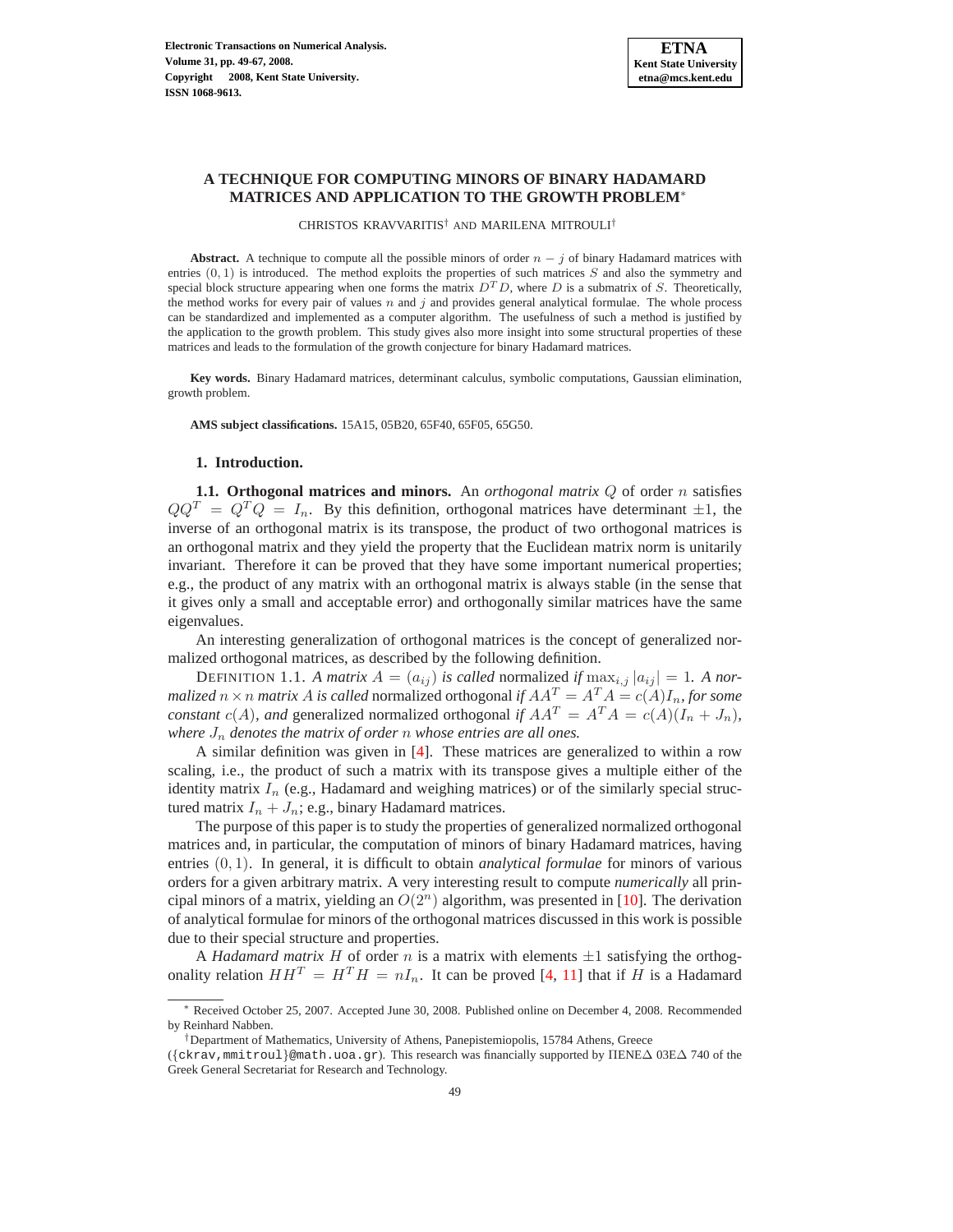

<span id="page-1-0"></span>matrix of order n then  $n = 1, 2$  or  $n \equiv 0 \pmod{4}$ . However, there is still a conjecture that remains to be settled, on whether Hadamard matrices exist for every n being a multiple of 4. For more details on Hadamard matrices the reader can consult [\[8,](#page-17-3) [14,](#page-18-0) [22,](#page-18-1) [25\]](#page-18-2).

> TABLE 1.1 *Values of minors for Hadamard matrices of general order* n

> > minor values of minors  $n-1$  $n^{n/2-1}$  $n-2$  $0, 2n^{n/2-2}$  $n-3$  $0, 4n^{n/2-3}$  $n-4$  0,  $8n^{n/2-4}$ ,  $16n^{n/2-4}$

The first known results concerning minors of Hadamard matrices were obtained in [\[23\]](#page-18-3) for the  $n-1$ ,  $n-2$ , and  $n-3$ , minors. In [\[17\]](#page-18-4) all the possible  $n-4$  minors of Hadamard matrices were calculated theoretically by a method that led to a numerical algorithm.

TABLE 1.2 *Values of minors for Hadamard matrices of orders 12 and 16*

<span id="page-1-1"></span>

| minor values of minors                                                                       |
|----------------------------------------------------------------------------------------------|
| $n-5$ 0, $16n^{n/2-5}$ , $32n^{n/2-5}$ , $48n^{n/2-5}$                                       |
| $n-6$ 0, $32n^{n/2-6}$ , $64n^{n/2-6}$ , $96n^{n/2-6}$ , $128n^{n/2-6}$ , $160n^{n/2-6}$     |
| $n-7$ 0, $64n^{n/2-7}$ , $128n^{n/2-7}$ , $192n^{n/2-7}$ , $256n^{n/2-7}$ , $320n^{n/2-7}$ , |
| $384n^{n/2-7}$ , $448n^{n/2-7}$ , $512n^{n/2-7}$ , $576n^{n/2-7}$                            |

The general results for the  $n-j$  minors,  $j = 1, \ldots, 4$ , of Hadamard matrices are summa-rized in Table [1.1.](#page-1-0) The values for  $j = 5, 6, 7$  have been proved only for  $n = 12$  and 16 [\[20\]](#page-18-5), due to computational difficulties of the existing methods, and are given in Table [1.2.](#page-1-1) It can be seen that all the possible values of the  $n - j$  minors,  $j = 1, \ldots, 7$ , follow a specific pattern. This observation constitutes the following open conjecture for the possible values of minors of Hadamard matrices.

CONJECTURE 1.2 (**Conjecture for minors of Hadamard matrices**). *All possible minors of dimension*  $(n - j) \times (n - j)$ *,*  $j \geq 1$ *, of Hadamard matrices are either* 0 *or* 

$$
p \cdot n^{(n/2)-j}
$$
, for  $p = 2^{j-1}, 2 \cdot 2^{j-1}, 3 \cdot 2^{j-1}, \ldots, s \cdot 2^{j-1}$ ,

*where*

$$
s \cdot 2^{j-1} = \max\{\det(A)| A \in \mathbb{R}^{j \times j}, \text{with entries } \pm 1\}
$$

*and the value* 0 *is excluded from the case*  $j = 1$ *.* 

The maximum determinant values for  $\pm 1$  matrices are given in Table [1.3.](#page-2-0) The study of the above conjecture is expected to lead to useful results concerning the possible values of determinants of  $\pm 1$  matrices, which are not exactly specified even for relatively small orders  $(n = 8)$ . The relevant known results are given in [\[4,](#page-17-0) [19\]](#page-18-6).

A *binary Hadamard matrix* (called also *S-matrix*) is an  $n \times n$  (0, 1) matrix formed by taking an  $(n+1) \times (n+1)$  Hadamard matrix in which the entries in the first row and column are  $+1$ , changing  $+1$  to 0, and  $-1$  to  $+1$ , and deleting the first row and column. Therefore,  $n \equiv 3 \pmod{4}$ . A binary Hadamard matrix satisfies  $SS^T = S^T S = \frac{1}{4}(n+1)(I_n + J_n)$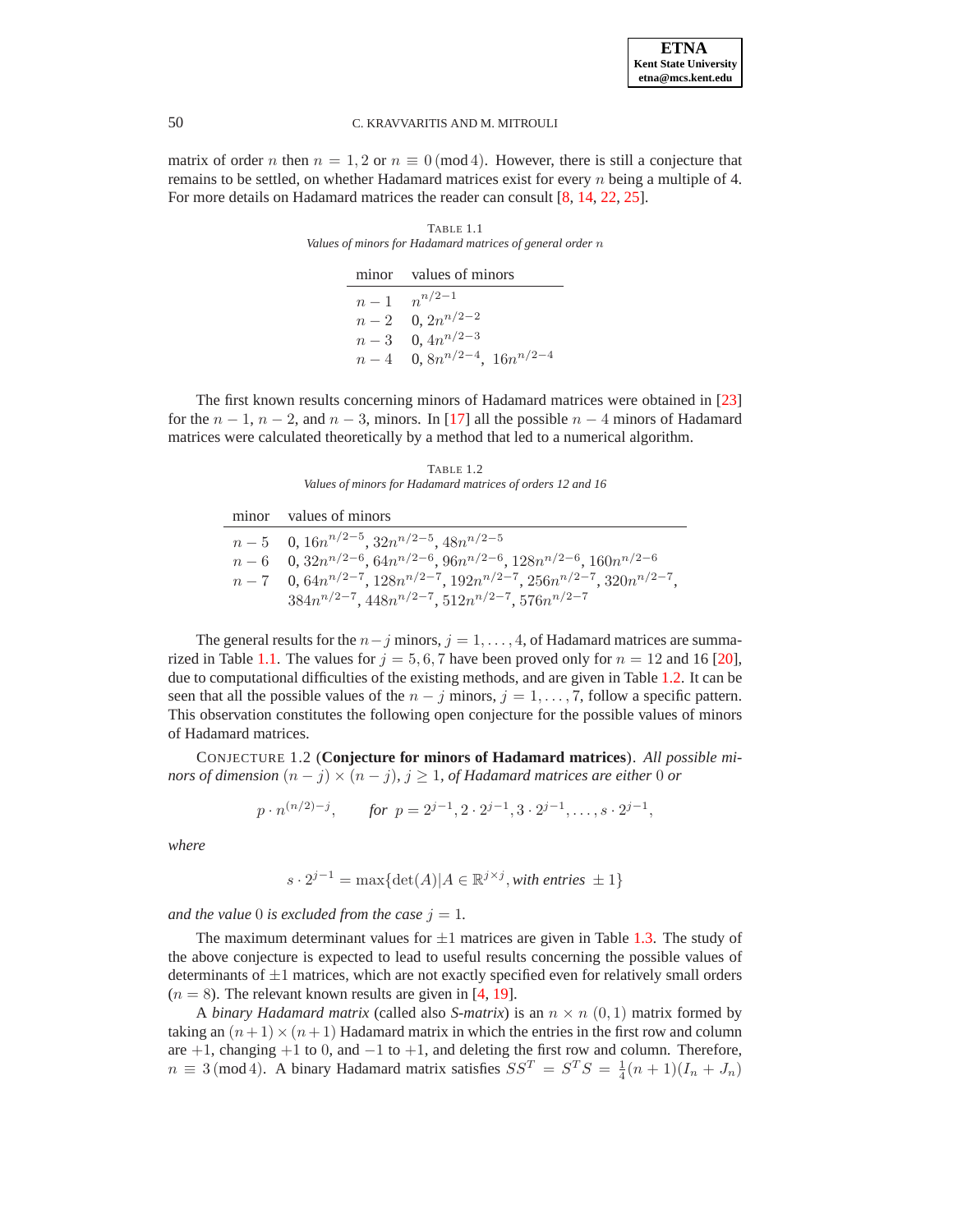.

### A TECHNIQUE FOR COMPUTING MINORS OF BINARY HADAMARD MATRICES 51

TABLE 1.3 *Maximum determinants of* ±1 *matrices*

<span id="page-2-0"></span>

|                              |  |  | 1 2 3 4 5 6 7 |  |
|------------------------------|--|--|---------------|--|
| max. det 1 2 4 16 48 160 576 |  |  |               |  |

and  $SJ_n = J_nS = \frac{1}{2}(n+1)J_n$ . Further information on binary Hadamard matrices, their applications and related problems can be found in [\[8,](#page-17-3) [12,](#page-17-4) [22,](#page-18-1) [25\]](#page-18-2) and in the references therein.

REMARK 1.3. It is important to emphasize that the present work deals only with the specific binary Hadamard matrices that are obtained from the cores of Hadamard matrices according to the construction described above. These binary Hadamard matrices are actually the incidence matrices of symmetric balanced incomplete block designs (SBIBDs) with parameters  $(4t - 1, 2t, t)$  [\[5,](#page-17-5) [8\]](#page-17-3). Indeed, if H is a Hadamard matrix of order 4t, then it can be written in the form

$$
H = \left[ \begin{array}{cc} 1 & e^T \\ e & A \end{array} \right],
$$

where  $e^T = (1, 1, \dots, 1)$  is the  $1 \times (4t - 1)$  vector with elements 1. Then the matrix  $C =$  $\frac{1}{2}(J_{4t-1}-A)$  is the incidence matrix of an SBIBD with parameters  $(4t-1, 2t, t)$ . An SBIBD with parameters  $(4t - 1, 2t, t)$  is the complement of an SBIBD with parameters  $(4t - 1, 2t - 1)$ 1, t − 1), the incidence matrix of which is constructed as  $\frac{1}{2}(A + J_{4t-1})$ . In [\[18\]](#page-18-7) values of minors for various families of  $(1, -1)$  incidence matrices of SBIBDs were computed and the growth problem was discussed for them.

EXAMPLE 1.4. The following are three binary Hadamard matrices of small order:

<span id="page-2-2"></span>

|                |              |                |         |                |                |                |                             |                                   |                |                |                  | $\theta$       | -1             | $\overline{1}$ | $\overline{0}$ | $\overline{0}$                   | $1\quad1\quad0$                                                                    |                |                | $\overline{0}$ | $1 \mid$       |
|----------------|--------------|----------------|---------|----------------|----------------|----------------|-----------------------------|-----------------------------------|----------------|----------------|------------------|----------------|----------------|----------------|----------------|----------------------------------|------------------------------------------------------------------------------------|----------------|----------------|----------------|----------------|
|                |              |                |         |                |                |                |                             |                                   |                |                |                  | -1             | $\theta$       | 1              | $\mathbf{1}$   | $\overline{0}$                   | $\overline{0}$                                                                     | $\overline{1}$ | $\overline{1}$ | $\overline{0}$ | $\overline{0}$ |
|                |              |                |         |                | $\overline{0}$ | -1             | $\theta$                    | -1                                | $\overline{0}$ | $1\vert$       | $\overline{0}$   | $\mathbf{1}$   | -1             | $\overline{1}$ | $\mathbf{1}$   | $\begin{array}{c} 1 \end{array}$ | $0 \quad 0$                                                                        |                | $\overline{0}$ | $\overline{0}$ | -1             |
|                |              |                |         | $\overline{0}$ | $1\quad1$      |                | $\overline{0}$              | $\overline{0}$                    | $1\quad1$      |                | 1111             |                |                | $\overline{0}$ | $\overline{0}$ | -1                               | $\overline{0}$                                                                     | $\mathbf{1}$   | $\overline{0}$ | $\overline{1}$ | $\overline{0}$ |
|                | $\theta$     |                |         |                | $1 \quad 1$    | $\overline{0}$ | $\overline{0}$              | $\begin{array}{cc} 1 \end{array}$ | $\overline{1}$ | $\overline{0}$ | $\mathbf{1}$     | $\overline{0}$ | -1             | $\overline{0}$ | $\mathbf{1}$   | $\overline{0}$                   | $0 \quad 0$                                                                        |                | $\overline{1}$ | - 1            | -1             |
| $\overline{0}$ | 1 1          |                | $\cdot$ | $\overline{0}$ | $\overline{0}$ |                | $0 \quad 1 \quad 1 \quad 1$ |                                   |                | $\overline{1}$ | 1                | $\overline{0}$ | $\overline{0}$ | $\mathbf{1}$   |                |                                  | $\begin{array}{cccccc} 1 & 1 & 1 & 0 & 0 & 1 \\ 0 & 0 & 1 & 0 & 1 & 1 \end{array}$ |                |                |                | $\overline{0}$ |
|                | $\mathbf{1}$ | $\overline{0}$ |         | $\mathbf{1}$   | $\overline{0}$ |                | $1 \quad 1 \quad 0$         |                                   | $\overline{1}$ | $\overline{0}$ | $\boldsymbol{0}$ | $\overline{1}$ | $\overline{1}$ | $\overline{1}$ |                |                                  |                                                                                    |                |                |                | $\overline{0}$ |
|                |              |                |         | $\theta$       | $\overline{1}$ | $\overline{1}$ | $1\quad1$                   |                                   | $\overline{0}$ | $\overline{0}$ | $\overline{0}$   | $\overline{0}$ | $\overline{1}$ | $\overline{0}$ | $\mathbf{1}$   | $\mathbf{1}$                     | $1 \quad 1 \quad 1$                                                                |                |                | $\overline{0}$ | $\theta$       |
|                |              |                |         | $\mathbf{1}$   | $\mathbf{1}$   | $0\quad1$      |                             | $\overline{0}$                    | $\overline{0}$ | $\boxed{1}$    | $\theta$         | $\overline{0}$ | $\overline{0}$ | $\mathbf{1}$   |                | $0\quad1$                        | $\begin{matrix} 0 & 1 & 1 & 1 \end{matrix}$                                        |                |                |                | -1             |
|                |              |                |         |                |                |                |                             |                                   |                |                | 1                |                | $\overline{0}$ | $\overline{0}$ | $\overline{0}$ | -1                               | -1                                                                                 | $\overline{0}$ | $\overline{1}$ | $\overline{0}$ | -1             |
|                |              |                |         |                |                |                |                             |                                   |                |                | $\Omega$         |                | $\theta$       | $\overline{0}$ | -1             | $\overline{0}$                   | $1\quad1$                                                                          |                | $\overline{0}$ |                |                |

<span id="page-2-1"></span>**1.2. Notation and preliminary remarks.** Whenever a determinant or minor is mentioned in this work, we mean its magnitude, i.e., the absolute value. The symbols  $I_n$  and  $J_n$ stand for the identity matrix and the matrix of order  $n$  whose entries are all one, respectively. Whenever information on the dimension is not essential, the indices are omitted. We denote by  $A(j)$  the absolute value of the determinant of the  $j \times j$  principal submatrix in the upper left corner of the matrix A, i.e.,  $A(j)$  is the magnitude of the  $j \times j$  leading principal minor of A. An  $m \times n$  matrix having all its entries equal to  $x \in \mathbb{R}$  will be denoted by  $x_{m \times n}$ . If x consists of more than one terms (e.g.,  $x = k - 1$ ), then parentheses are used around x to avoid confusion.

The notation  $(\kappa - \lambda)I + \lambda J$  will be frequently used as a compact notation for a matrix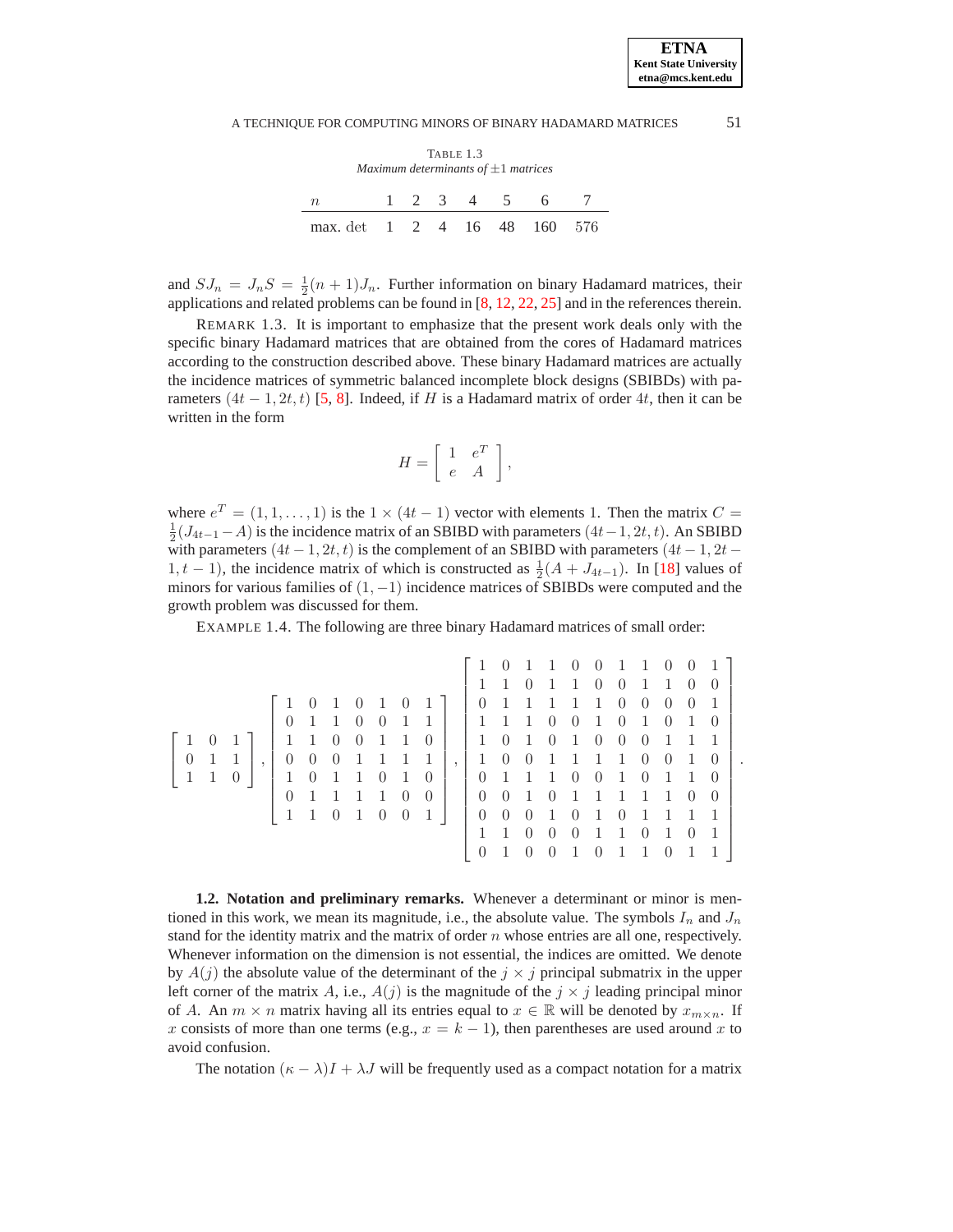.

# 52 C. KRAVVARITIS AND M. MITROULI

of the form

$$
\left[\begin{array}{cccc} \kappa & \lambda & \cdots & \lambda \\ \lambda & \kappa & \cdots & \lambda \\ \vdots & & \ddots & \\ \lambda & \lambda & \cdots & \kappa \end{array}\right].
$$

If it is essential to specify the order n of such a matrix, then it will be denoted by  $X_{n\times n}$   $\equiv$  $(\kappa - \lambda)I_n + \lambda J_n$ , for instance,

$$
X_{2\times 2} = \begin{bmatrix} \kappa & \lambda \\ \lambda & \kappa \end{bmatrix}.
$$

Let  $y_{\beta+1}$  be the column vectors containing the binary representation of each integer  $\beta = 2^j - 1$ . Define the  $j \times 1$  vectors  $\mathbf{u}_k = \mathbf{y}_{2^j - k + 1}$ ,  $k = 1, \dots, 2^j$ . We write  $U_j$  for all the matrices with j rows and the appropriate number of columns, in which  $u_k$  occurs  $u_k$  times. Thus,

|                                                                                                                                          | $u_1$ $u_2$ $u_{2^{j-1}-1}$ $u_{2^{j-1}}$<br>$1 \quad 1 \quad \ldots \quad 0 \quad 0$<br>11 11  00 00 $1 \t1 \t 0 \t0$ |
|------------------------------------------------------------------------------------------------------------------------------------------|------------------------------------------------------------------------------------------------------------------------|
| $U_j =$ $=$ : : : : :                                                                                                                    |                                                                                                                        |
| and the contract of the contract of<br>1 1  0<br>$11$ $11$ $00$ $00$<br>$1 \t 0 \t  \t 1 \t 0$<br>$11 \quad 00 \quad  \quad 11 \quad 00$ |                                                                                                                        |

The matrix  $U_j$  is important in this study because it depicts a general form for j arbitrary rows of a binary Hadamard matrix.

EXAMPLE 1.5.

|        |             |                     |                          | $U_3 =$                                   |                                 | $u_1$<br>$\mathbf{1}$                | $u_2$<br>$\mathbf{1}$<br>$\Omega$          | $u_{3}$<br>$\theta$<br>$\mathbf{1}$                     | 1<br>$\overline{0}$<br>$\overline{0}$ | $\theta$<br>$\overline{1}$<br>$\overline{1}$ | $\theta$<br>-1<br>$\overline{0}$            | $u_4$ $u_5$ $u_6$ $u_7$ $u_8$<br>$\theta$<br>$\overline{0}$<br>$\mathbf{1}$ | $\theta$<br>$\overline{0}$<br>$\overline{0}$                       |                                      |                                                                                                                                                                |                                       |                                                     |
|--------|-------------|---------------------|--------------------------|-------------------------------------------|---------------------------------|--------------------------------------|--------------------------------------------|---------------------------------------------------------|---------------------------------------|----------------------------------------------|---------------------------------------------|-----------------------------------------------------------------------------|--------------------------------------------------------------------|--------------------------------------|----------------------------------------------------------------------------------------------------------------------------------------------------------------|---------------------------------------|-----------------------------------------------------|
| $U_4=$ | $u_1$<br>-1 | -1<br>1<br>$\theta$ | L<br>-1<br>$\theta$<br>1 | 1<br>$\mathbf{1}$<br>$\theta$<br>$\theta$ | 1<br>$\overline{0}$<br>-1<br>-1 | 1<br>$\overline{0}$<br>1<br>$\theta$ | 1<br>$\overline{0}$<br>$\overline{0}$<br>1 | 1<br>$\overline{0}$<br>$\overline{0}$<br>$\overline{0}$ | $\overline{0}$<br>-1<br>-1<br>1       |                                              | $\overline{0}$<br>1<br>-1<br>$\overline{0}$ | $\overline{0}$<br>$\mathbf{1}$<br>$\overline{0}$<br>1                       | $\overline{0}$<br>$\mathbf{1}$<br>$\overline{0}$<br>$\overline{0}$ | $\theta$<br>$\overline{0}$<br>1<br>1 | $u_2$ $u_3$ $u_4$ $u_5$ $u_6$ $u_7$ $u_8$ $u_9$ $u_{10}$ $u_{11}$ $u_{12}$ $u_{13}$ $u_{14}$ $u_{15}$ $u_{16}$<br>$\theta$<br>$\overline{0}$<br>-1<br>$\theta$ | $\theta$<br>$\theta$<br>$\Omega$<br>1 | $\overline{0}$<br>- 0<br>$\overline{0}$<br>$\theta$ |

We provide some useful formulae for two specially structured matrices, which will be used repeatedly throughout the paper.

<span id="page-3-1"></span>LEMMA 1.6. Let  $A = (\kappa - \lambda)I_v + \lambda J_v$ , where  $\kappa$  and  $\lambda$  are integers. Then,

$$
\det A = [\kappa + (\upsilon - 1)\lambda](\kappa - \lambda)^{\upsilon - 1}
$$
\n(1.1)

<span id="page-3-0"></span>*and, for*  $\kappa \neq \lambda$ ,  $-(v-1)\lambda$ , *A is nonsingular with* 

$$
A^{-1} = \frac{1}{\kappa^2 + (v-2)\kappa\lambda - (v-1)\lambda^2} \{ [\kappa + (v-1)\lambda]I_v - \lambda J_v \}.
$$
 (1.2)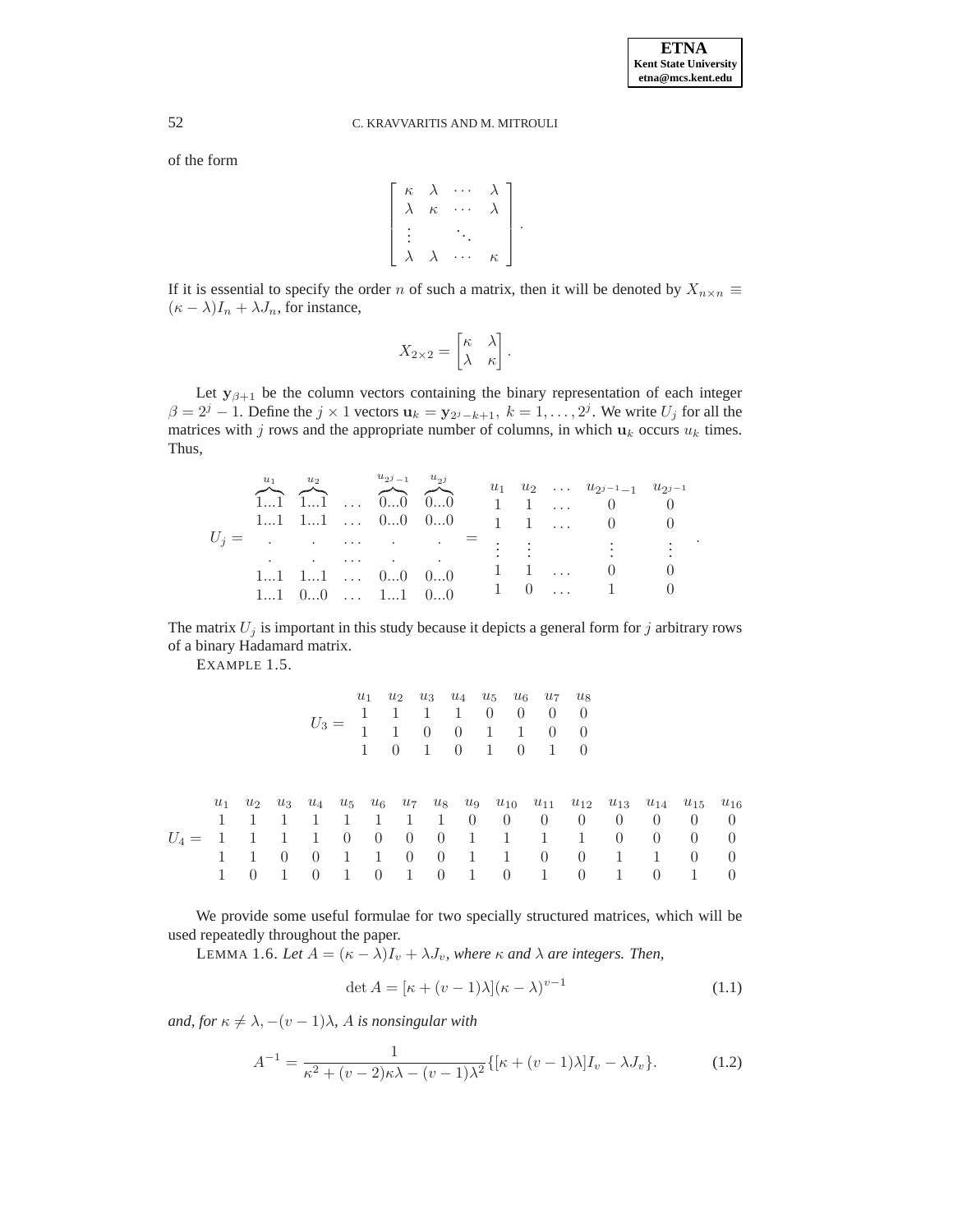**ETNA**

## A TECHNIQUE FOR COMPUTING MINORS OF BINARY HADAMARD MATRICES 53

Equation [\(1.2\)](#page-3-0) is a special case of the Sherman-Morrison formula [\[3,](#page-17-6) p. 239], which computes the inverse of a rank-one correction of a nonsingular matrix B as

$$
(B - uvT)-1 = B-1 + \frac{B-1uvTB-1}{1 - vTB-1u},
$$

where u, v are vectors and  $v^T B^{-1}u \neq 1$ . Indeed, we obtain [\(1.2\)](#page-3-0) letting  $B = (\kappa - \lambda)I_v$ ,  $u = -\lambda [1 \ 1 \ \dots \ 1]^T$  and  $v = [1 \ 1 \ \dots \ 1]^T$ .

LEMMA 1.7 (Schur determinant formula [\[15,](#page-18-8) p. 21]). *Let*  $B = \begin{bmatrix} B_1 & B_2 \ B_3 & B_4 \end{bmatrix}$ . *If*  $B_1$  *is nonsingular, then*

$$
\det B = \det B_1 \cdot \det(B_4 - B_3 B_1^{-1} B_2). \tag{1.3}
$$

<span id="page-4-2"></span><span id="page-4-1"></span>*If* B<sup>4</sup> *is nonsingular, then*

$$
\det B = \det B_4 \cdot \det(B_1 - B_2 B_4^{-1} B_3). \tag{1.4}
$$

The paper is organized as follows. In Section [2,](#page-4-0) the strategy to compute all the possible  $n - j$  minors of binary normalized orthogonal matrices is outlined. In Section [3,](#page-5-0) we provide some useful lemmas and results concerning minors of binary Hadamard matrices as well as an algorithm suited for this purpose. In Section [4,](#page-13-0) the growth problem is described in general, the growth conjecture for binary Hadamard matrices is formulated and information about pivot patterns of binary Hadamard matrices is given. Finally, Section [5](#page-17-7) summarizes the results of this work and highlights further improvements and possible extensions.

<span id="page-4-0"></span>**2. The numerical technique for the evaluation of minors.** In this section, we present the technique we propose to calculate all the possible  $(n - j) \times (n - j)$  minors of binary normalized orthogonal matrices of order  $n$  in a general context. However, it can be better understood through the theoretical proofs and the algorithm of Section [3.](#page-5-0)

In order to compute all the possible  $(n - j) \times (n - j)$  minors of a binary Hadamard matrix  $S$ , we write it in the form

$$
S = \left[ \begin{array}{cc} M & U_j \\ V_j^T & D \end{array} \right],
$$

where M and D are square matrices of orders j and  $n - j$ , respectively. The purpose is to compute, for every possible upper left  $j \times j$  submatrix M, the values of the determinant of D, which is actually the required minor. The submatrices  $U_j$  and  $V_j^T$  contain all possible  $j \times (n-j)$  columns and  $(n-j) \times j$  rows, respectively, which can appear in S, so they must be created very carefully according to the properties of S. Although, with appropriate row and/or column interchanges and, if necessary, with multiplications by  $-1$ , it is possible to achieve  $U_i = V_i$  for some binary Hadamard matrices, in general it is not. It is very important that the same columns are clustered together in  $U_j$ , as in Section [1.2.](#page-2-1) In this manner, the computation is simplified by the block form, and the derivation of analytical formulae is possible.

From the order of  $S$ , the inner products of its first  $j$  rows and, if necessary, the total number of ones and zeros in the first  $j$  rows of  $S$ , we set up and solve a system whose unknowns are the numbers of columns of  $U_j$ . If an exact solution can be found (i.e., there are no parameters in the solution), the method provides a general formula. If some parameters exist in the solution, we must determine upper bounds (depending on  $n$ ) that give all feasible values for the parameters. Thus, in this case the result will not be general, but dependent on  $n<sub>1</sub>$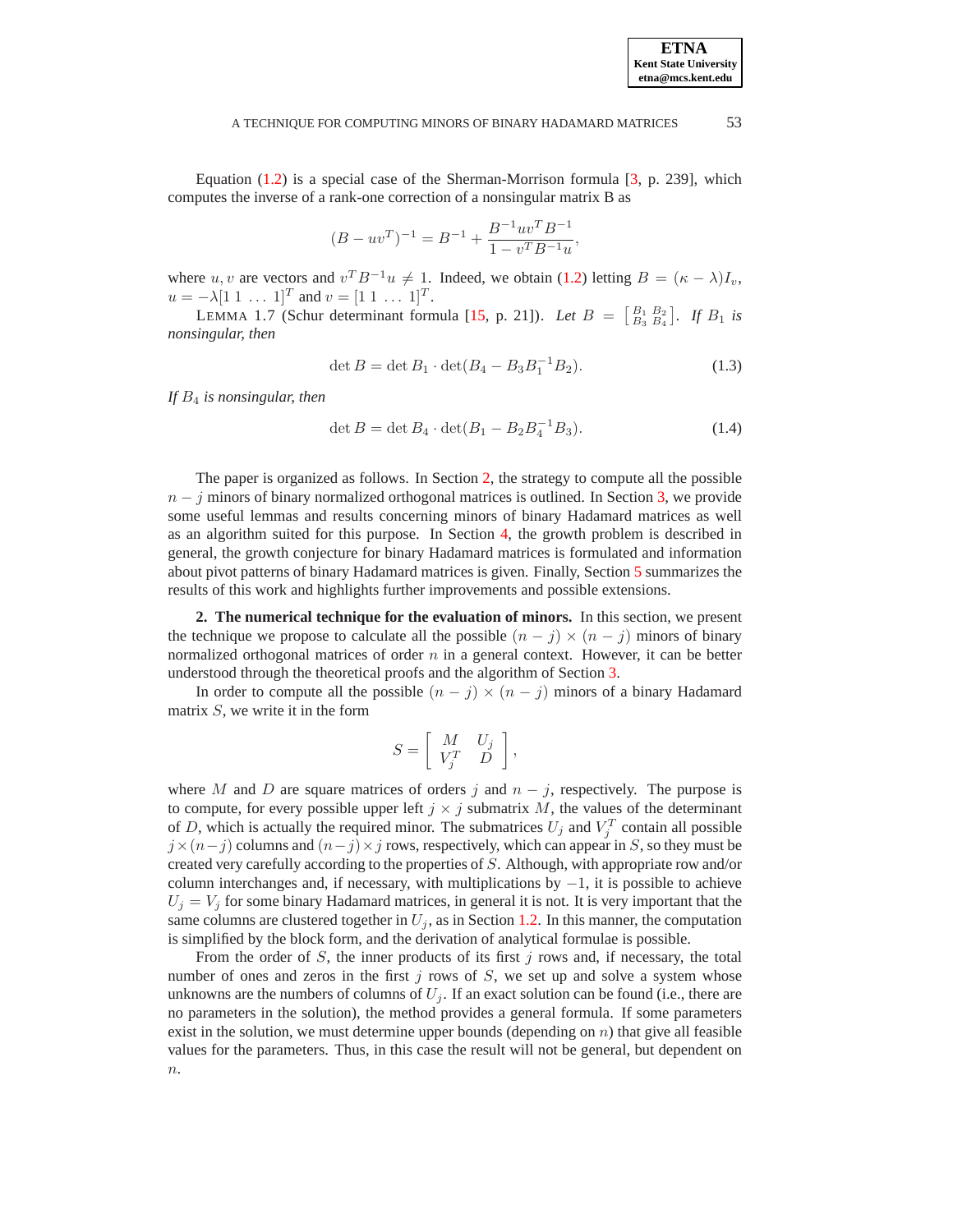Afterwards, the matrix  $D^T D$  (or equivalently  $DD^T$ ) is evaluated taking into account that  $S^T S = S S^T = \frac{1}{4}(n+1)(I_n + J_n)$ , and the result is written appropriately in block form. The sizes of the blocks are known since they correspond to the solution of the system of equations described above. Finally, we aim at deriving  $\det D^T D$  by successive applications of formula  $(1.3)$  or  $(1.4)$ , with the help of  $(1.1)$  and  $(1.2)$ .

Due to the properties of S, all diagonal blocks of  $D<sup>T</sup>D$  are of the form  $(a-b)I + bJ$  and each of the remaining blocks consists only of a constant. Also,  $D<sup>T</sup>D$  is always symmetric. These properties are always taken into account during the computations, so that every matrix multiplication, inversion and determinant evaluation is not performed explicitly, but in an efficient manner with the help of  $(1.1)$ – $(1.4)$ .

It is important to emphasize that the proposed method calculates all the possible  $(n$  $j \geq (n-j)$  minors. The selected rows, which are written as the first j rows of A, do not necessarily appear there, but can be located anywhere in the matrix. They can be moved to the first rows with appropriate row and/or column interchanges. We write them at the top only for the sake of better presentation and without any loss of generality. The fact that we examine *all the possible upper left*  $j \times j$  *submatrices* guarantees that with this technique we calculate *all the possible*  $(n - j) \times (n - j)$  *minors of A* and that we don't miss any of their values.

It is also important to stress that the method can be very easily modified to work for Hadamard matrices as well. We believe it is sensible to present it through the example of binary Hadamard matrices, which represents a comprehensive but not extensive range of calculations and yields new results.

The method can be implemented symbolically in a computer algebra system, like Maple, which guarantees the accuracy of the results avoiding roundoff errors, and preserves analytical formulae.

<span id="page-5-1"></span><span id="page-5-0"></span>**3. Main results.** In this section, we prove theoretical formulae for the  $n - j$  minors,  $j = 1, 2, 3, 4$ , of binary Hadamard matrices. We explain why the proof of results for  $j > 2$ is more complicated and why it can be carried out with this technique only for specific, fixed values of  $n$ . First we give the following, almost straightforward, lemma. Throughout this section, we set  $k := \frac{1}{4}(n+1)$ .

LEMMA 3.1. *The determinant of a binary Hadamard matrix* S *of order* n *is*

$$
2^{-n}(n+1)^{\frac{n+1}{2}}.
$$

*Proof.* From the definition of S we have

$$
SS^{T} = k(I_{n} + J_{n}) = k \begin{bmatrix} 2 & 1 & \cdots \\ 1 & 2 & \\ \vdots & & \ddots \end{bmatrix} = k[(2-1)I_{n} + J_{n}].
$$

Equation [\(1.1\)](#page-3-1) gives

$$
\det SS^T = k^n[2 + (n-1)] = k^n(n+1) = \frac{(n+1)^{n+1}}{4^n}.
$$

Since  $\det SS^T = (\det S)^2$ , we have

$$
|\det S| = 2^{-n}(n+1)^{\frac{n+1}{2}},
$$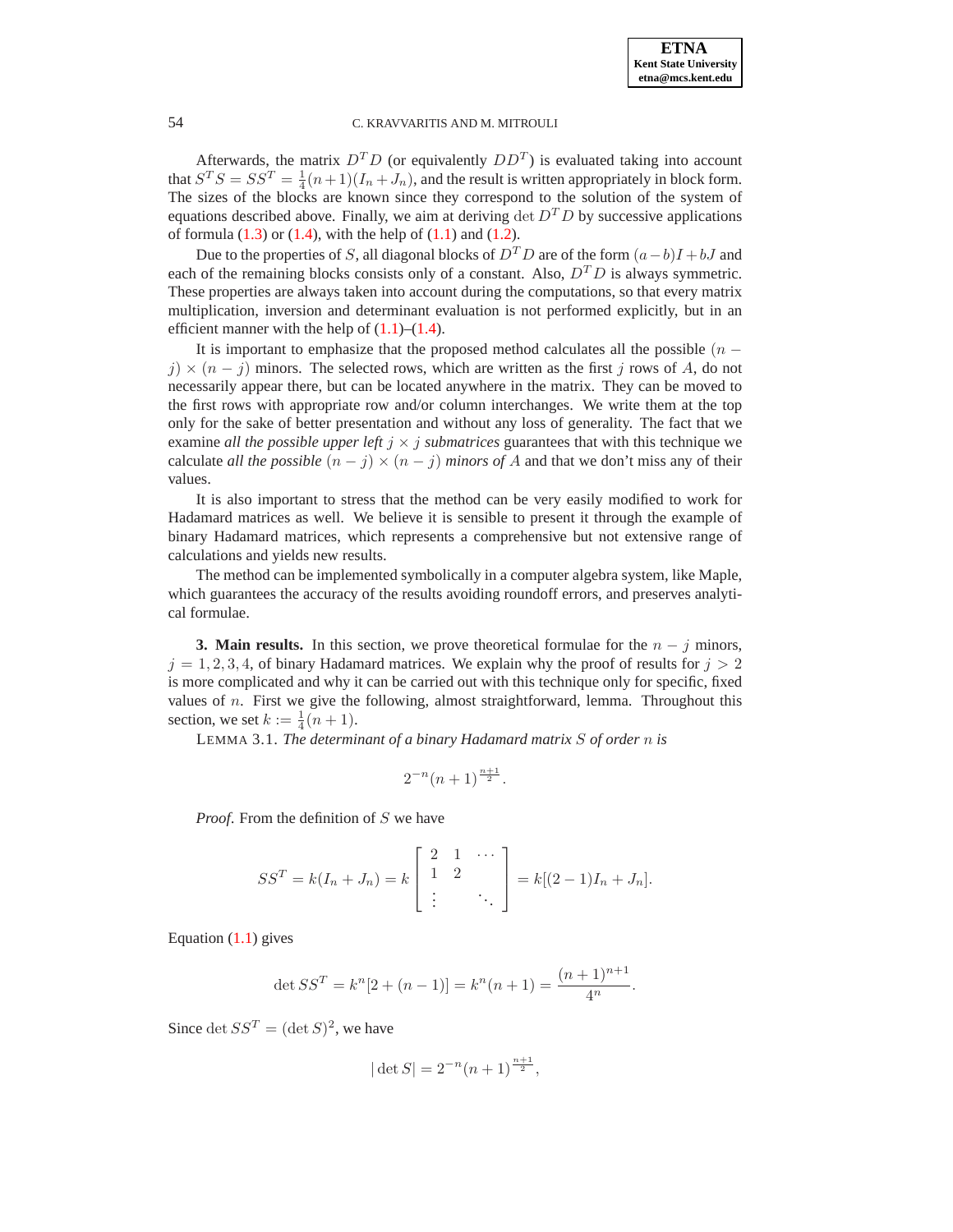which proves the result.  $\square$ 

REMARK 3.2. Lemma [3.1](#page-5-1) can also be proved by using the explicit connection between a Hadamard matrix H of order  $n + 1$  and a binary Hadamard matrix S of order n, namely

$$
H - J_{n+1} = \begin{bmatrix} 0 & 0 \\ 0 & -2S \end{bmatrix}.
$$

To this end, we may use the invertibility of any  $n \times n$  submatrix of H, since all such minors are nonzero (cf. Table [1.1\)](#page-1-0); this idea does not seem to be applicable to derive more results on minors of  $S$ , since invertibility cannot be guaranteed for submatrices of  $H$  of smaller order.

<span id="page-6-2"></span>Before proceeding to further computations, we need the following result, which gives the number of ones and zeros in every row and column of a binary Hadamard matrix.

LEMMA 3.3. *Every row and every column of a binary Hadamard matrix* S *of order* n *has*  $\frac{n+1}{2}$  ones and  $\frac{n-1}{2}$  zeros.

*Proof.* The result is derived from the property  $SJ_n = J_nS = \frac{1}{2}(n+1)J_n$ , which shows that the sum of the entries of every row and column of a binary Hadamard matrix is  $\frac{n+1}{2}$ , considering that the entries of the matrix are only  $(0,1)$ .  $\Box$ 

<span id="page-6-3"></span>PROPOSITION 3.4. *Let* S *be a binary Hadamard matrix of order* n*. Then all the possible*  $(n-1) \times (n-1)$  *minors of* S are  $2^{1-n}(n+1)^{\frac{n-1}{2}}$ .

*Proof.* Since S is a binary Hadamard matrix of order  $n$ , it can be written in one of the following two forms:

$$
S = \begin{bmatrix} 1 & \frac{(n-1)/2}{1} & \frac{(n-1)/2}{0} & 0 \\ \vdots & \vdots & \vdots & \vdots \\ 1 & A & \vdots & \vdots \\ 0 & & & & 1 \\ 0 & & & & & 1 \\ 0 & & & & & 1 \\ \end{bmatrix} \quad \text{or} \quad \begin{bmatrix} 0 & \frac{(n+1)/2}{1} & \frac{(n-3)/2}{0} & 0 \\ \vdots & \vdots & \ddots & \vdots \\ 1 & & A' & \vdots \\ 0 & & & & 1 \\ \vdots & & & & & 1 \\ 0 & & & & & & 1 \\ 0 & & & & & & 1 \\ \end{bmatrix},
$$

where the first columns contain the appropriate number of ones and zeros below the horizontal line, so that they have  $\frac{n+1}{2}$  ones and  $\frac{n-1}{2}$  zeros.

From the definition of  $S, S^T S = \overline{k}(I_n + J_n)$ , it follows that the  $(n-1) \times (n-1)$  matrix  $A^T A$  has the form

$$
A^T A = \left[ \begin{array}{cc} A_1 & A_2 \\ A_2 & A_3 \end{array} \right],
$$

where

$$
A_1 = [2k - 1 - (k - 1)]I_{\frac{n-1}{2}} + (k - 1)J_{\frac{n-1}{2}},
$$
  
\n
$$
A_2 = kJ_{\frac{n-1}{2}},
$$
  
\n
$$
A_3 = (2k - k)I_{\frac{n-1}{2}} + kJ_{\frac{n-1}{2}}.
$$

<span id="page-6-1"></span>From  $(1.4)$  we have

<span id="page-6-0"></span>
$$
\det A^T A = \det A_3 \cdot \det(A_1 - A_2 A_3^{-1} A_2),\tag{3.1}
$$

while equation  $(1.1)$  gives

$$
\det A_3 = 2^{-n}(n+1)^{\frac{n+1}{2}}.\tag{3.2}
$$

**ETNA Kent State University etna@mcs.kent.edu**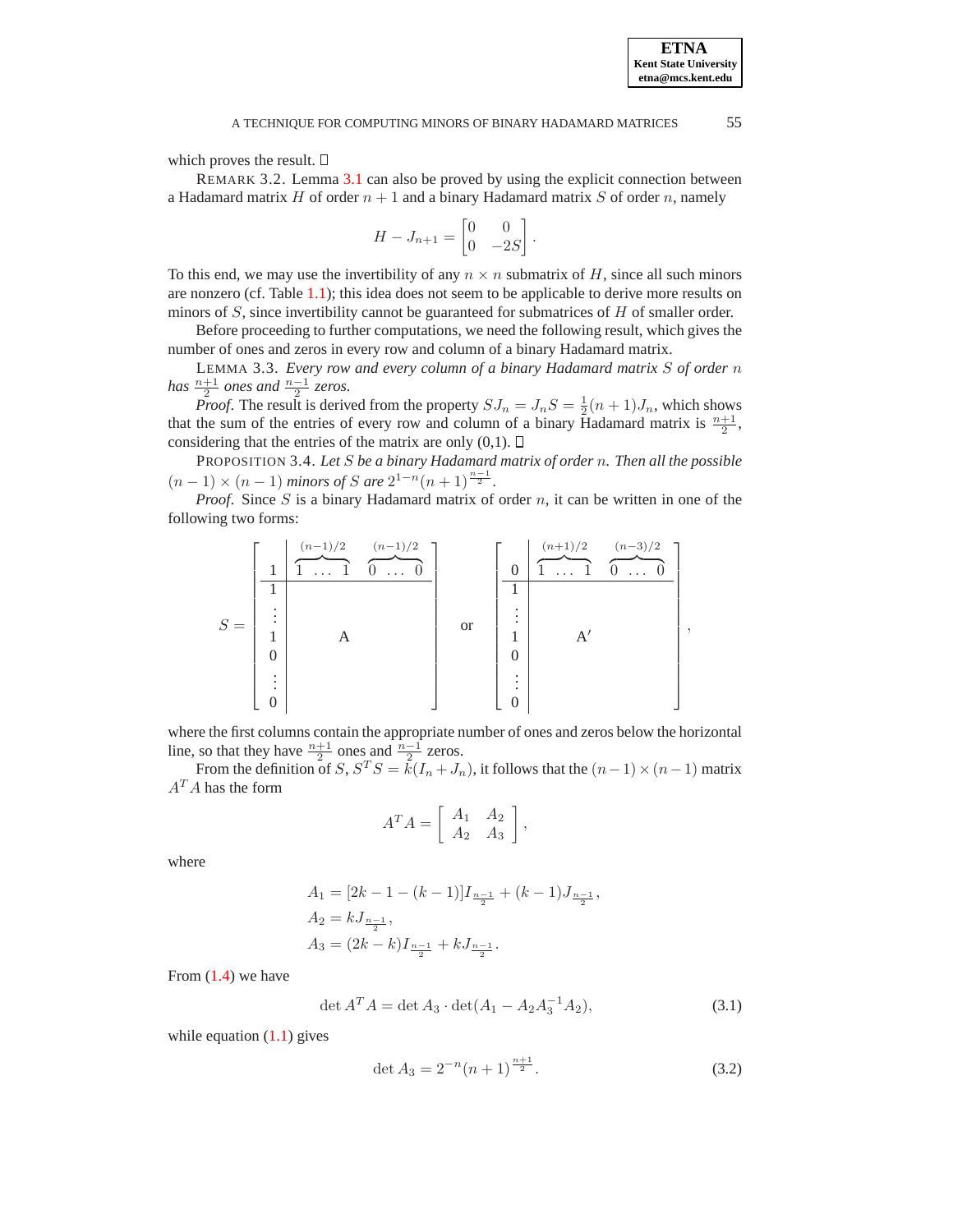With the help of  $(1.2)$  we obtain

$$
A_3^{-1} = \frac{1}{k(n+1)} \left\{ \left[ (n-1) + 2 \right] I_{\frac{n-1}{2}} - 2J_{\frac{n-1}{2}} \right\},\,
$$

and careful calculations give

$$
A_1 - A_2 A_3^{-1} A_2 = \frac{1}{4} \left\{ \left[ (n-1) + 2 \right] I_{\frac{n-1}{2}} - 2 J_{\frac{n-1}{2}} \right\}.
$$

<span id="page-7-0"></span>Equation [\(1.1\)](#page-3-1) yields

$$
\det(A_1 - A_2 A_3^{-1} A_2) = 2^{2-n} (n+1)^{\frac{n-3}{2}}
$$
\n(3.3)

and substituting [\(3.2\)](#page-6-0) and [\(3.3\)](#page-7-0) in [\(3.1\)](#page-6-1) we obtain det  $A^T A = 2^{2-2n}(n+1)^{n-1}$ , so that

$$
|\det A| = 2^{1-n}(n+1)^{\frac{n-1}{2}}.
$$

It is now obvious that we obtain the same value for  $\det A$ , independently from the possible position of A inside  $S$ , if S is compelled to be in the first possible form. Working similarly for the second possible form of  $S$  yields the same result for  $\det A'$ for the second possible form of  $S$  yields the same result for  $\det A'$ . Hence, we conclude that all the possible  $(n-1) \times (n-1)$  minors of S are of magnitude  $2^{1-n}(n+1)^{\frac{n-1}{2}}$ all the possible  $(n-1) \times (n-1)$  minors of S are of magnitude  $2^{1-n}(n+1)^{\frac{n-1}{2}}$ .

<span id="page-7-1"></span>PROPOSITION 3.5. *Let S be a binary Hadamard matrix of order n,*  $n > 2$ *. Then all the possible*  $(n-2) \times (n-2)$  *minors of S are 0 or*  $2^{3-n}(n+1)^{\frac{n-3}{2}}$ *. possible*  $(n-2) \times (n-2)$  *minors of* S are 0 or  $2^{3-n}(n+1)^{\frac{n-3}{2}}$ .

*Proof.* There are  $2^4$ =16 possible cases for the upper left  $2 \times 2$  corner of S, since the possible entries are 0 and 1. The proof is illustrated for one matrix, as the other cases can be handled in a similar fashion. Since S is an  $n \times n$  binary Hadamard matrix, we suppose that it can be written in the following form:



From the order of the matrix  $S$ , the inner product of its first two rows and the total number of zeros in the first two rows (according to Lemma [3.3\)](#page-6-2), we obtain the following system of four equations

$$
\left\{\n\begin{array}{l}\n u+v+x+y=n-2 \\
 1+u=\frac{n+1}{4} \\
 x+y=\frac{n-1}{2} \\
 1+v+y=\frac{n-1}{2}\n\end{array}\n\right.
$$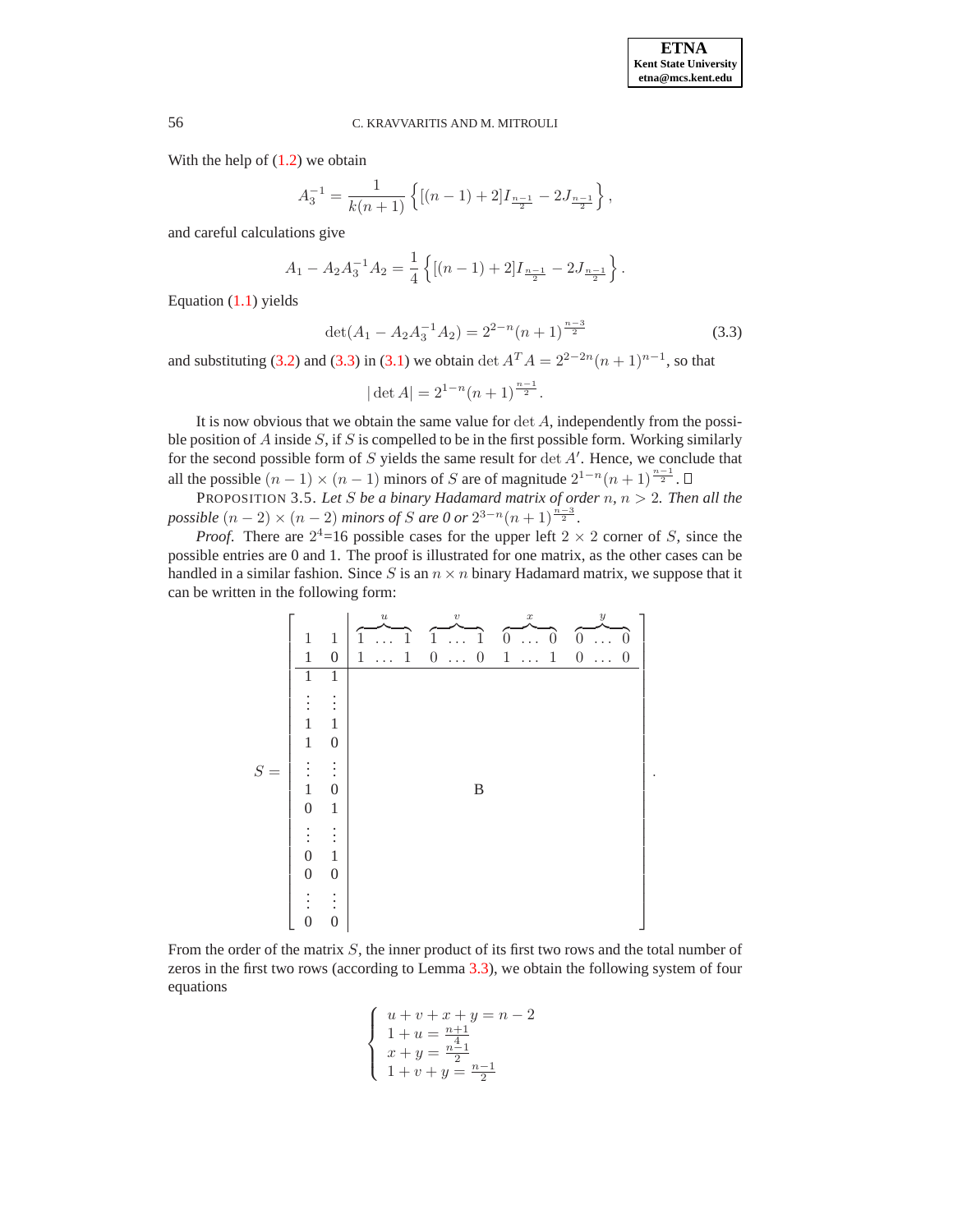which has the exact solution

$$
(u, v, x, y) = \frac{1}{4}(n-3, n-3, n+1, n-3).
$$

According to the properties of an  $n \times n$  binary Hadamard matrix, the  $(n - 2) \times (n - 2)$ matrix  $B^T B$  has the form

$$
B^{T}B = \begin{bmatrix} B_{1u \times u} & (k-1)_{u \times v} & (k-1)_{u \times x} & k_{u \times y} \\ (k-1)_{v \times u} & B_{2v \times v} & k_{v \times x} & k_{v \times y} \\ (k-1)_{x \times u} & k_{x \times v} & B_{2x \times x} & k_{x \times y} \\ k_{y \times u} & k_{y \times v} & k_{y \times x} & B_{3y \times y} \end{bmatrix} \equiv \begin{bmatrix} B_{1u \times u} & F \\ F^{T} & G \end{bmatrix},
$$

where

$$
B_1 = [(2k - 2) - (k - 2)]I + (k - 2)J,
$$
  
\n
$$
B_2 = [(2k - 1) - (k - 1)]I + (k - 1)J,
$$
  
\n
$$
B_3 = (2k - k)I + kJ.
$$

<span id="page-8-0"></span>Thus, according to [\(1.3\)](#page-4-1),

$$
\det B^T B = \det B_{1u \times u} \cdot \det(G - F^T B_{1u \times u}^{-1} F). \tag{3.4}
$$

From  $(1.1)$  we have

$$
\det B_{1u\times u} = \frac{\sqrt{2}}{2}(n^2 - 6n + 25) \left(\frac{n+1}{4}\right)^{\frac{n}{4}} (n+1)^{-\frac{7}{4}}
$$
(3.5)

and from [\(1.2\)](#page-3-0)  $B_1^{-1}_{u \times u} = (k_1 - \lambda_1)I_u + \lambda_1 J_u$ , where

$$
k_1 = \frac{4(n^2 - 10n + 53)}{(n-1)(n^2 - 6n + 25)} \quad \text{and} \quad \lambda_1 = \frac{16(n-7)}{(n-1)(n^2 - 6n + 25)}.
$$

Hence,

$$
G - F^T B_1^{-1}_{u \times u} F = \begin{bmatrix} K_{1v \times v} & N_2 \\ N_2^T & N_1 \end{bmatrix},
$$

where the blocks  $K_{1v\times v}$ ,  $N_1$ , and  $N_2$  are calculated. For the sake of brevity and clarity of presentation, we refrain from stating explicitly the form of all intermediate matrices analytically; however they are available from the authors on request.

From  $(1.3)$  we have

$$
\det(G - F^T B_{1 u \times u}^{-1} F) = \det K_{1 v \times v} \cdot \det(N_1 - N_2^T K_{1 v \times v}^{-1} N_2). \tag{3.6}
$$

From this point on, the idea of the proof is to apply consecutively formula [\(1.3\)](#page-4-1) for the block matrices appearing, and carry out the calculations with the help of [\(1.1\)](#page-3-1) and [\(1.2\)](#page-3-0).

Proceeding similarly as above, we calculate  $\det K_{1v\times v}$  and  $\det(N_1 - N_2^T K_{v\times v}^{-1} N_2)$ making use of  $(1.1)$ ,  $(1.2)$ , and  $(1.3)$ . We have

$$
\det K_{1v \times v} = \frac{2\sqrt{2}(n^3 - n^2 - 5n + 61)}{n^2 - 6n + 25} \left(\frac{n+1}{4}\right)^{\frac{n}{4}} (n+1)^{-\frac{7}{4}} \tag{3.7}
$$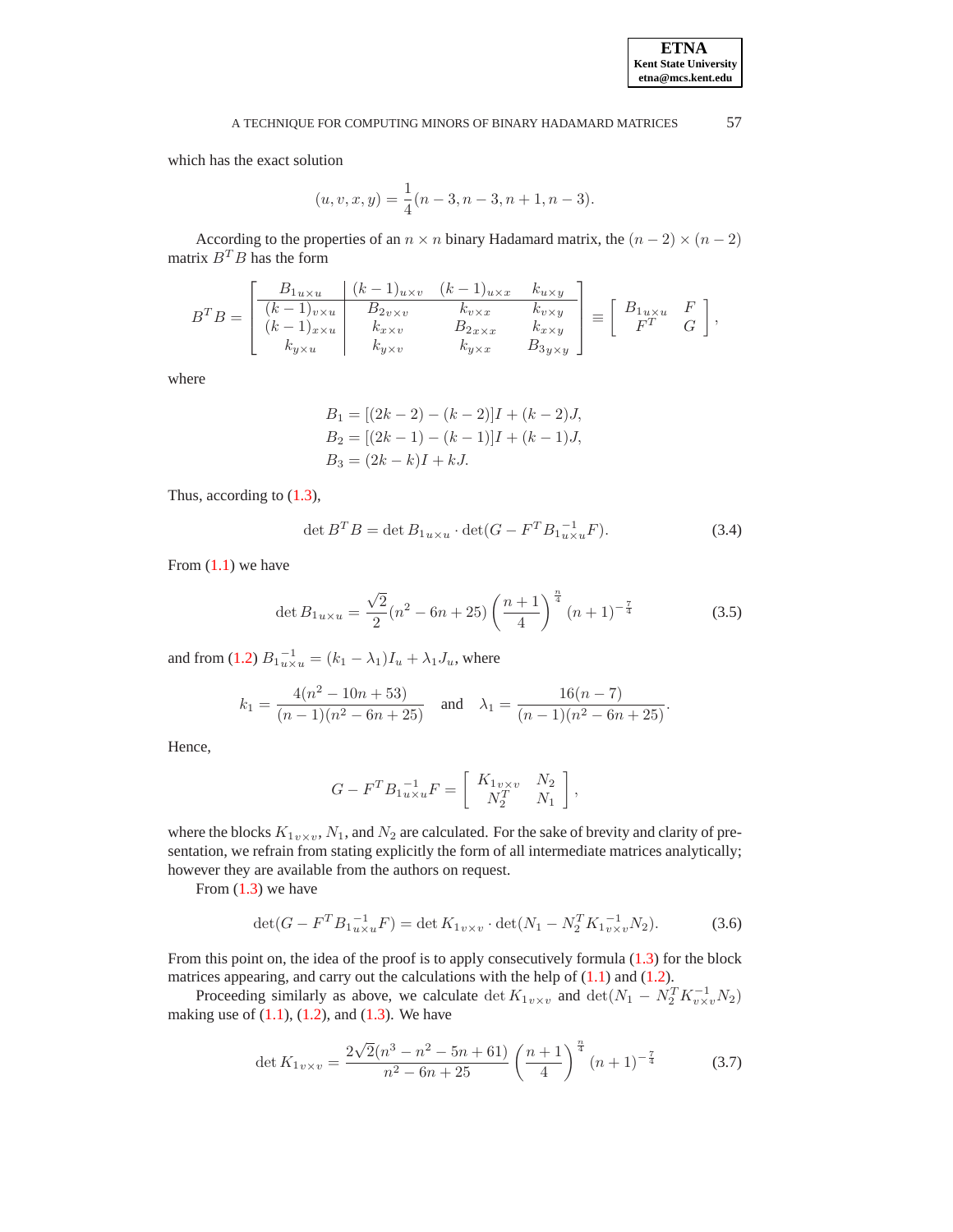and

$$
N_1 - N_2^T K_1^{-1}_{v \times v} N_2 = \begin{bmatrix} P_{1x \times x} & Q_1 \\ Q_1^T & P_{2y \times y} \end{bmatrix},
$$

where the blocks  $P_{1x \times x}$ ,  $Q_1$ , and  $P_{2y \times y}$  are obtained as described.

According to [\(1.3\)](#page-4-1),

$$
\det(N_1 - N_2^T K_{1v \times v}^{-1} N_2) = \det P_{1x \times x} \det(P_{2y \times y} - Q_1^T P_{1x \times x}^{-1} Q_1).
$$
 (3.8)

From  $(1.1)$  and  $(1.2)$  we have

$$
\det P_{1x \times x} = \frac{2\sqrt{2}(n+1)^{\frac{1}{4}}(n^2 - 2n + 13)(\frac{n+1}{4})^{\frac{n}{4}}}{n^3 - n^2 - 5n + 61}
$$
\n(3.9)

and

$$
P_{2y \times y} - Q_1^T P_{1x \times x}^{-1} Q_1 = R_{3y \times y}, \tag{3.10}
$$

where  $R_{3y\times y} = (k_2 - \lambda_2)I_y + \lambda_2 J_y$ ,  $k_2 = \frac{n^3 - 5n^2 + 19n + 25}{4(n^2 - 2n + 13)}$  and  $\lambda_2 = -\frac{n^2 - 2n - 3}{n^2 - 2n + 13}$ . Equation [\(1.1\)](#page-3-1) gives

$$
\det R_{3y \times y} = \frac{8\sqrt{2}(n+1)^{\frac{1}{4}}(\frac{n+1}{4})^{\frac{1}{4}}}{n^2 - 2n + 13}.
$$
\n(3.11)

<span id="page-9-0"></span>Finally, from  $(3.4)$ – $(3.11)$  we have

$$
\det B^T B = \det E_{u \times u} \det K_{1v \times v} \det P_{1x \times x} \det R_{3y \times y}
$$
  
= 
$$
\frac{64(\frac{n+1}{4})^n}{(n+1)^3} = 4^{3-n}(n+1)^{n-3}.
$$

Hence,  $|\det B| = 2^{3-n}(n+1)^{\frac{n-3}{2}}$ . Similarly, we handle all the possible remaining cases for the upper left hand corner and obtain the same result and the value  $0. \Box$ 

The following two lemmas specify the possible number of columns of a binary Hadamard matrix if only few rows of it are considered. They are useful to carry out proofs like that of Proposition [3.5](#page-7-1) for  $(n - j) \times (n - j)$  minors,  $j > 2$ . In such cases, the linear systems occurring from the properties of binary Hadamard matrices contain parameters and cannot be solved exactly. Lemma [3.7](#page-10-0) can be used to establish bounds for the parameters in the solutions of the systems, which actually represent columns of a binary Hadamard matrix, if the first  $j$ rows are considered separately. Hence, there exist constraints on the number of columns of a binary Hadamard matrix, which moreover limit the calculations of the proposed technique. Since the upper bounds for the parameters are dependant on the order  $n$ , we cannot provide general results in these cases, but only for specific values of n.

<span id="page-9-1"></span>LEMMA 3.6. *Let* S *be a binary Hadamard matrix of order* n*,* n > 2*. Then for every triple of rows of* S *the number of columns which are*

- *(a)*  $(1, 1, 1)^T$  *or*  $(0, 0, 0)^T$  *is*  $(n-3)/4$ *,*
- *(b)*  $(1, 1, 0)^T$  *or*  $(0, 0, 1)^T$  *is*  $(n + 1)/4$ *,*
- *(c)*  $(1, 0, 1)^T$  *or*  $(0, 1, 0)^T$  *is*  $(n + 1)/4$ *,*
- *(d)*  $(1, 0, 0)^T$  *or*  $(0, 1, 1)^T$  *is*  $(n + 1)/4$ *.*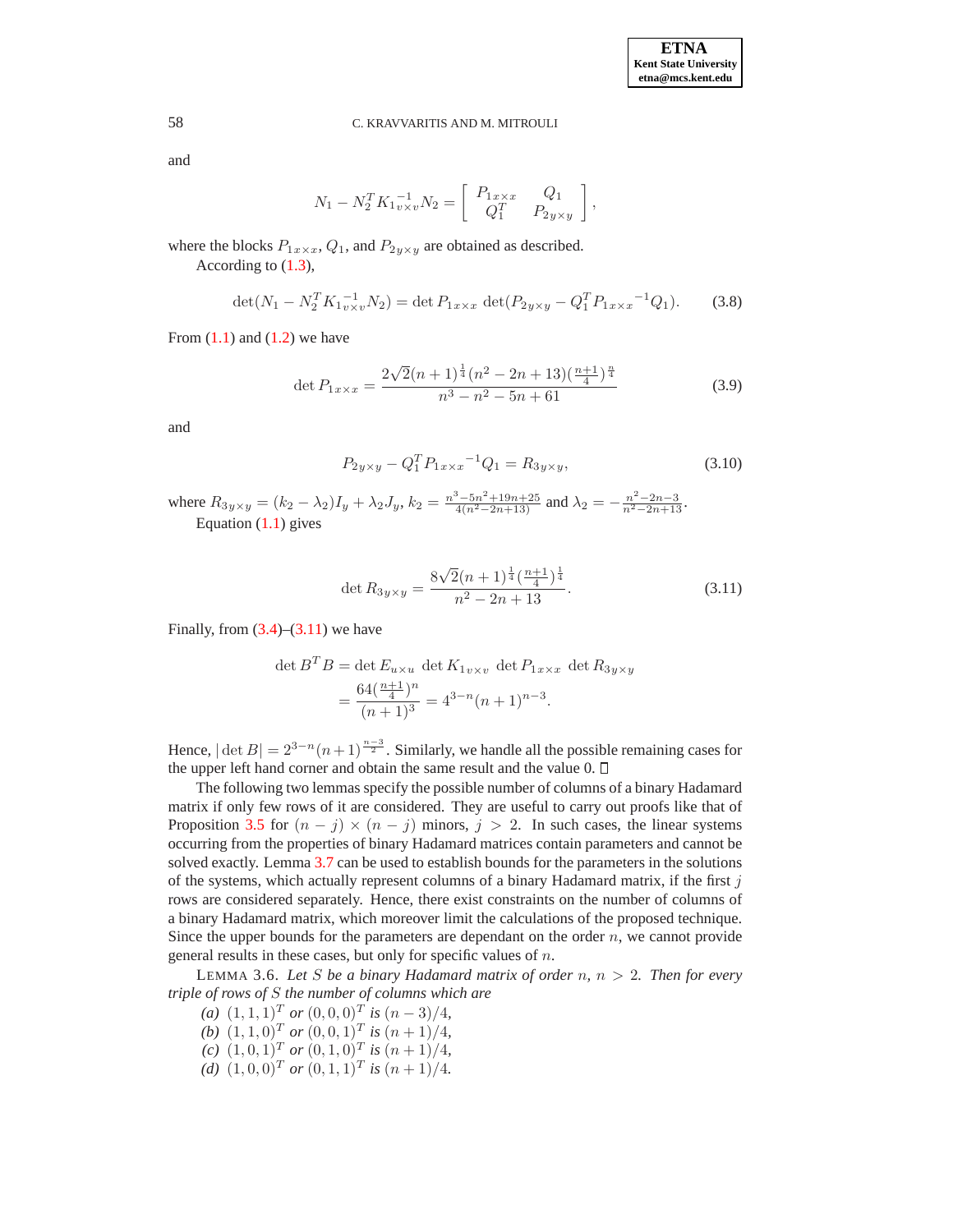.

## A TECHNIQUE FOR COMPUTING MINORS OF BINARY HADAMARD MATRICES  $59$

*Proof.* Three rows of the binary Hadamard matrix S can be written as

| $u_2$                                                                                                                                                                                           | $u_3$ | $u_4$ $u_5$ | $u_{\kappa}$ |  |
|-------------------------------------------------------------------------------------------------------------------------------------------------------------------------------------------------|-------|-------------|--------------|--|
| $\overbrace{1 \dots 1}$ $\overbrace{1 \dots 1}$ $\overbrace{1 \dots 1}$ $\overbrace{1 \dots 1}$ $\overbrace{0 \dots 0}$ $\overbrace{0 \dots 0}$ $\overbrace{0 \dots 0}$ $\overbrace{0 \dots 0}$ |       |             |              |  |
| 1  1 1  1 0  0 0  0 1  1 1  1 0  0 0  0                                                                                                                                                         |       |             |              |  |
| 1  1 0  0 1  1 0  0 1  1 0  0 1  1 0  0                                                                                                                                                         |       |             |              |  |

From the order of the matrix S, the inner product of its first three rows and the total number of ones and zeros in the first three rows (according to Lemma [3.3\)](#page-6-2) we get the following system of ten equations

$$
\left\{\n\begin{array}{l}\nu_1 + u_2 + u_3 + u_4 + u_5 + u_6 + u_7 + u_8 = n \\
u_1 + u_2 = \frac{n+1}{4} \\
u_1 + u_3 = \frac{n+1}{4} \\
u_1 + u_5 = \frac{n+1}{4} \\
u_1 + u_2 + u_3 + u_4 = \frac{n+1}{2} \\
u_5 + u_6 + u_7 + u_8 = \frac{n-1}{2} \\
u_1 + u_2 + u_5 + u_6 = \frac{n+1}{2} \\
u_3 + u_4 + u_7 + u_8 = \frac{n-1}{2} \\
u_1 + u_3 + u_5 + u_7 = \frac{n+1}{2} \\
u_2 + u_4 + u_6 + u_8 = \frac{n-1}{2}\n\end{array}\n\right.
$$

which has the solution

$$
u_1 = \frac{n-3}{4} - u_8
$$
  
\n
$$
u_2 = u_8 + 1
$$
  
\n
$$
u_3 = u_8 + 1
$$
  
\n
$$
u_4 = \frac{n-3}{4} - u_8
$$
  
\n
$$
u_5 = u_8 + 1
$$
  
\n
$$
u_6 = \frac{n-3}{4} - u_8
$$
  
\n
$$
u_7 = \frac{n-3}{4} - u_8
$$
  
\n
$$
u_8 = u_8.
$$

From the solution we see that

$$
u_1 + u_8 = \frac{n-3}{4},
$$
  
\n
$$
u_2 + u_7 = u_3 + u_6 = u_4 + u_5 = \frac{n+1}{4},
$$

<span id="page-10-0"></span>and the result follows immediately.  $\square$ 

LEMMA 3.7. Let S be a binary Hadamard matrix of order  $n, n > 2$ . For all the  $2^{j}$  $p$ *ossible columns*  $\mathbf{u}_1, \ldots, \mathbf{u}_{2^j}$  *of*  $S$  *(or*  $U_j$ ) included in the first  $j$  *rows,*  $j \geq 3$ *, it holds* 

$$
\begin{cases} 0 \le u_i \le \frac{n-3}{4}, & i \in \{1, \dots, \frac{1}{8} \cdot 2^j\} \cup \{\frac{7}{8} \cdot 2^j + 1, \dots, 2^j\} \\ 0 \le u_i \le \frac{n+1}{4}, & otherwise. \end{cases}
$$

*Proof.* If we consider separately the first three rows from the first j rows mentioned in the statement of the lemma, we observe for the  $2^j$  possible columns  $\mathbf{u}_i$  of  $U_j$ ,  $i = 1, \ldots, 2^j$ ,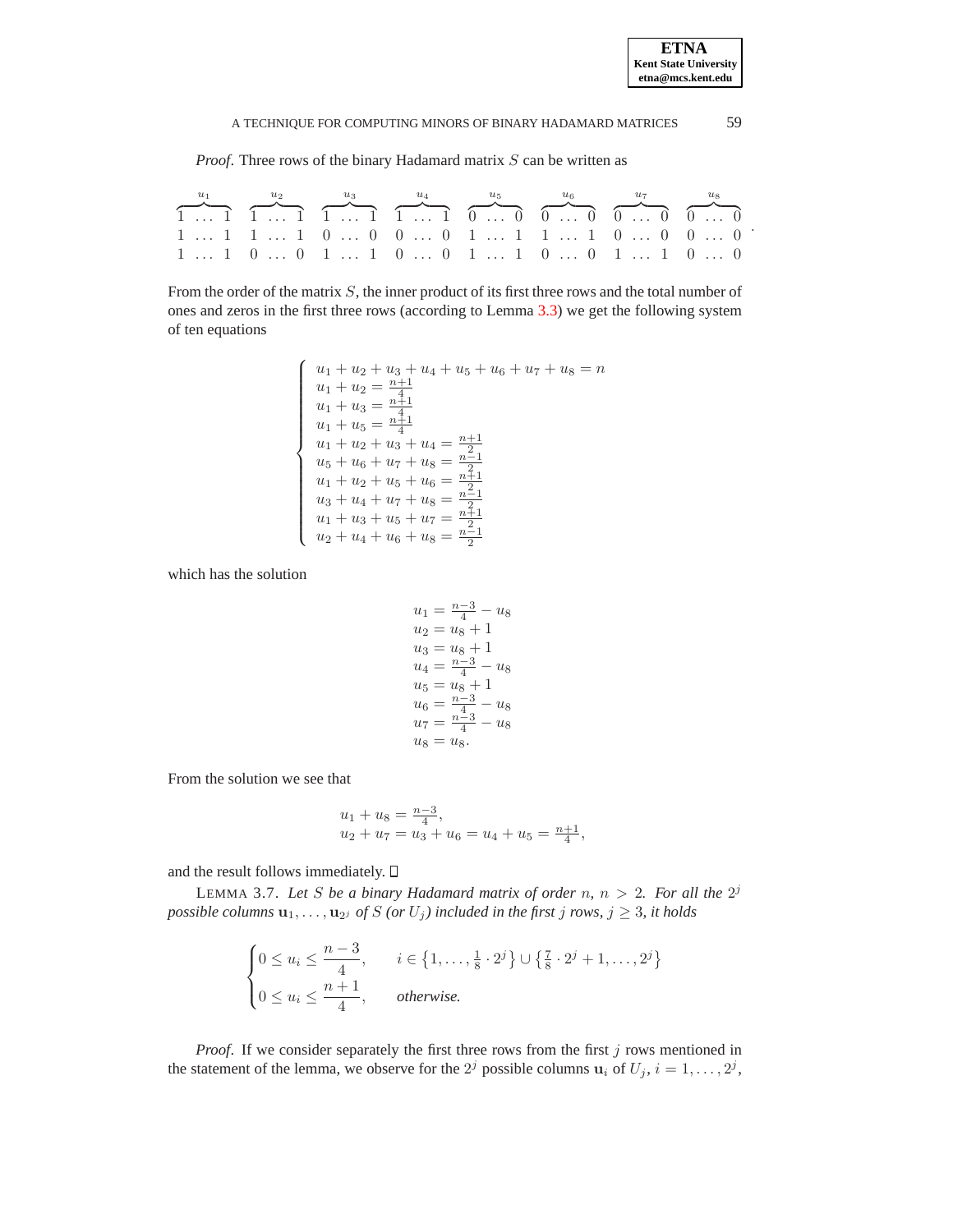that

$$
\begin{array}{rclcrcl} \mathbf{u}_1(1:3)&=&\ldots&=&\mathbf{u}_{\frac{1}{8}2^j}(1:3)&=&(1,1,1)^T\\ \mathbf{u}_{\frac{1}{8}2^j+1}(1:3)&=&\ldots&=&\mathbf{u}_{\frac{2}{8}2^j}(1:3)&=&(1,1,0)^T\\ \mathbf{u}_{\frac{2}{8}2^j+1}(1:3)&=&\ldots&=&\mathbf{u}_{\frac{3}{8}2^j}(1:3)&=&(1,0,1)^T\\ \mathbf{u}_{\frac{3}{8}2^j+1}(1:3)&=&\ldots&=&\mathbf{u}_{\frac{4}{8}2^j}(1:3)&=&(1,0,0)^T\\ \mathbf{u}_{\frac{4}{8}2^j+1}(1:3)&=&\ldots&=&\mathbf{u}_{\frac{5}{8}2^j}(1:3)&=&(0,1,1)^T\\ \mathbf{u}_{\frac{5}{8}2^j+1}(1:3)&=&\ldots&=&\mathbf{u}_{\frac{5}{8}2^j}(1:3)&=&(0,0,1)^T\\ \mathbf{u}_{\frac{5}{8}2^j+1}(1:3)&=&\ldots&=&\mathbf{u}_{\frac{7}{8}2^j}(1:3)&=&(0,0,0)^T\\ \mathbf{u}_{\frac{7}{8}2^j+1}(1:3)&=&\ldots&=&\mathbf{u}_{\frac{8}{8}2^j}(1:3)&=&(0,0,0)^T \end{array}
$$

where  $\mathbf{u}_i(1:3)$  denotes the first three entries (using Matlab notation) of the column  $\mathbf{u}_i$  of  $U_j$ . This observation arises easily from a combinatorial counting and can also be verified on the matrices  $U_3$  and  $U_4$  given in Section [1.2.](#page-2-1)

From Lemma [3.6](#page-9-1) we conclude

$$
u_1 + \ldots + u_{\frac{1}{8}2^j} + u_{\frac{2}{8}2^j+1} + \ldots + u_{\frac{8}{8}2^j} = \frac{n-3}{4}
$$
  
\n
$$
u_{\frac{1}{8}2^j+1} + \ldots + u_{\frac{2}{8}2^j} + u_{\frac{6}{8}2^j+1} + \ldots + u_{\frac{7}{8}2^j} = \frac{n+1}{4}
$$
  
\n
$$
u_{\frac{2}{8}2^j+1} + \ldots + u_{\frac{3}{8}2^j} + u_{\frac{5}{8}2^j+1} + \ldots + u_{\frac{6}{8}2^j} = \frac{n+1}{4}
$$
  
\n
$$
u_{\frac{3}{8}2^j+1} + \ldots + u_{\frac{4}{8}2^j} + u_{\frac{4}{8}2^j+1} + \ldots + u_{\frac{5}{8}2^j} = \frac{n+1}{4}.
$$

The result follows immediately from these relations, by taking into account that  $u_i \geq 0$ , as they denote numbers of columns.

In addition, another difficulty in calculating  $(n-j)\times(n-j)$  minors,  $j>2$ , arises from the fact that we have to examine  $2^{j^2}$  possible upper left corners, which are singled out from the general form of j rows of a binary Hadamard matrix, denoted by  $U_j$ . This observation, in combination with the fact that the computations in the proofs of Propositions [3.4](#page-6-3) and [3.5](#page-7-1) follow a standard procedure based on the successive applications of formula [\(1.3\)](#page-4-1) or [\(1.4\)](#page-4-2), led us to develop this technique from an algorithmic point of view. Thus, we constructed the following *Minors Algorithm*, with the intent of calculating all the possible  $(n - j) \times (n - j)$ minors,  $j \geq 1$ , of binary Hadamard matrices.

The implementation on a computer algebra package takes as input every possible upper left submatrix. For each one of them, the necessary computations are performed symbolically. The Minors Algorithm can be applied theoretically for every value of  $n$  and  $j$ . Lemma [3.7](#page-10-0) is used for finding the possible values of the parameters in the solutions of the linear systems appearing at step 2. The symbol  $V_j$  stands for all the possible columns with entries 0 and 1, like  $U_j$ ; we choose a different notation in order to show that the matrices  $U_j$  and  $V_j$  are not necessarily the same.

## **The Minors Algorithm**

**Input:** All possible  $j \times j$  matrices M, which can exist in the upper left corner

of an 
$$
n \times n
$$
 binary Hadamard matrix  $S = \begin{bmatrix} M & U_j \\ V_j^T & D \end{bmatrix}$ .

**Output:** Absolute values of all the possible  $(n - j) \times (n - j)$  minors of S.

*FOR EVERY* matrix M

- **Step 1:** *FORM* the system of  $1 + {j \choose 2} + 2j$  equations and  $2^j$  unknowns  $u_i$  that results from counting the columns, the inner products of every two distinct rows of the matrix  $[M \ U_j]$  and the total number of ones and zeros in every row of  $\left[ M \right]$ .
- **Step 2:** *SOLVE* the system for all  $u_i$ .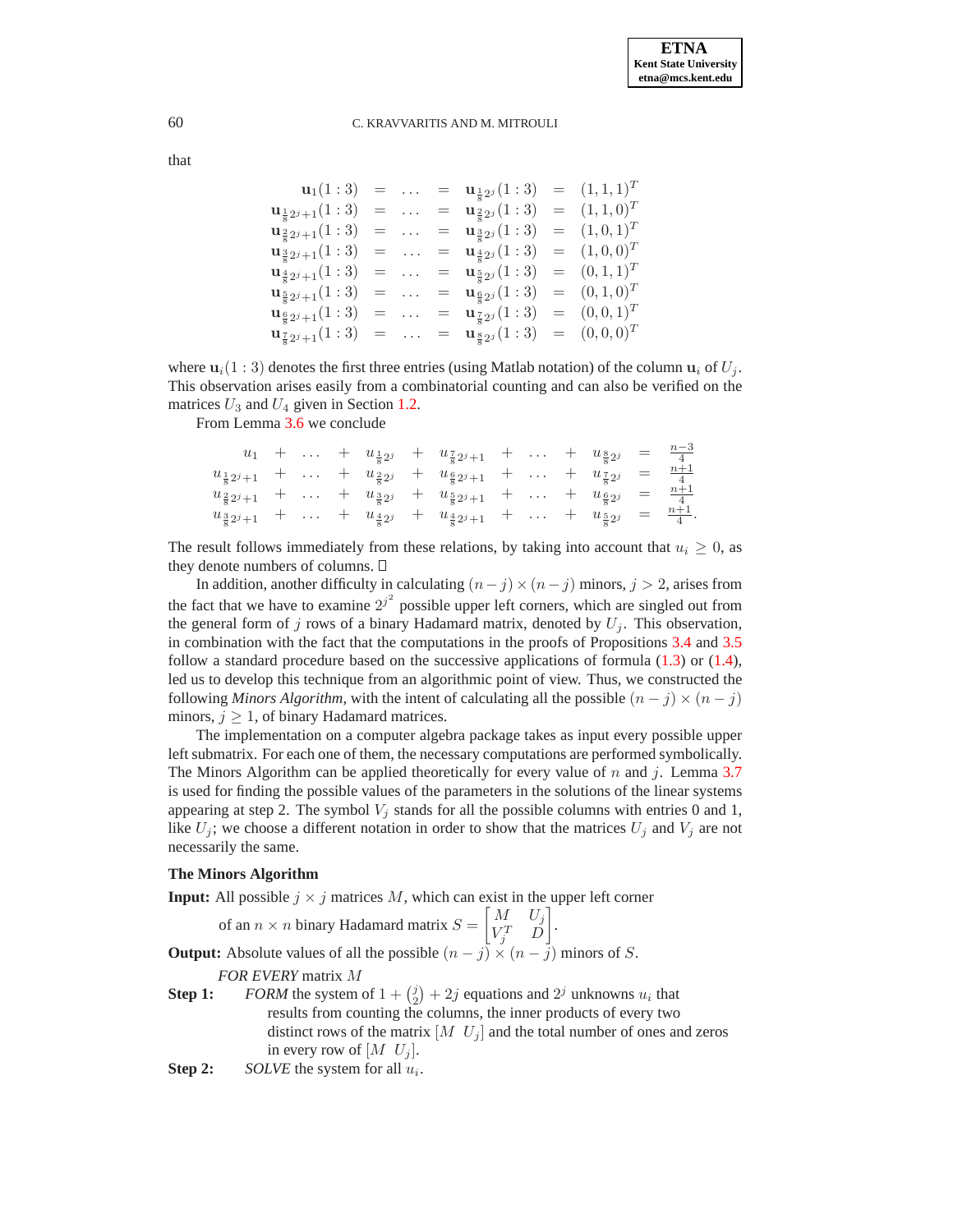| <i>FOR</i> all the parameters attaining the values $0, \ldots, \frac{n-3}{4}$ or $\frac{n+1}{4}$         |                                                                     |
|----------------------------------------------------------------------------------------------------------|---------------------------------------------------------------------|
| <b>Step 3:</b>                                                                                           | <i>IF</i> $u_i \ge 0$ and $u_i$ is an integer, $i = 1, \ldots, 2^j$ |
| $D^T D \equiv \begin{bmatrix} E_1 & F_1 \\ F_1^T & G_1 \end{bmatrix}$                                    |                                                                     |
| $G_1 - F_1^T E_1^{-1} F_1 \equiv \begin{bmatrix} E_2 & F_2 \\ F_2^T & G_2 \end{bmatrix}$                 |                                                                     |
| <i>ELSE</i> there are no acceptable solutions                                                            |                                                                     |
| <i>END IF</i>                                                                                            |                                                                     |
| <b>Step 4:</b>                                                                                           | <i>FOR</i> $k = 2, \ldots, 2^j - 2$                                 |
| $G_k - F_k^T E_k^{-1} F_k \equiv \begin{bmatrix} E_{k+1} & F_{k+1} \\ F_{k+1}^T & G_{k+1} \end{bmatrix}$ |                                                                     |
| <b>Step 5:</b>                                                                                           | $E_{2^j} = G_{2^j-1} - F_{2^j-1}^T E_{2^j-1}^{-1} F_{2^j-1}$        |

**Step 6:** 
$$
\det D^T D := \prod_{i=1}^{2^j} \det E_i, \, |\det D| = \sqrt{\det D^T D}
$$

*END* {for all the parameters } *END* {for every matrix *M* }

<span id="page-12-0"></span>PROPOSITION 3.8. Let S be a binary Hadamard matrix of order  $n = 11$ . Then all *possible*  $(n-3) \times (n-3)$  *minors of the matrix S are 0 or*  $2^{5-n}(n+1)^{\frac{n-5}{2}}$ .

*Proof*. The idea is similar to the proof of Proposition [3.5.](#page-7-1) S is written in the form

$$
S = \left[ \begin{array}{cc} M & U_3 \\ V_3^T & D \end{array} \right]
$$

and all the  $2^9 = 512$  possible  $3 \times 3$  upper left corners M are taken as input for the Minors Algorithm. The familiar properties of  $S$  lead to a linear system which has the same left hand side as the system in the proof of Lemma [3.6,](#page-9-1) but different right hand sides, according to the upper left hand corner selected for M. The solutions  $u_1, \ldots, u_8$ , representing the numbers of columns of S are expressed in terms of the parameter  $u_8$ , which is allowed to take the values  $0, 1, 2$ , according to Lemma [3.7.](#page-10-0) For the acceptable solutions having positive integer components, the rest of the procedure of the Minors Algorithm is carried out in order to specify the determinant of  $D$  for each  $M$ . For instance, at Step 3 of the algorithm the matrix  $D^T D$  has the form

$$
D^T D = \begin{bmatrix} E_1 & k_2 & k_2 & k_1 & k_2 & k_1 & k_1 & k \\ & F & k_1 & k_1 & k_1 & k & k \\ & & F & k_1 & k_1 & k & k_1 & k \\ & & & G & k & k & k & k \\ & & & & F & k_1 & k_1 & k \\ & & & & & G & k & k \\ & & & & & G & k & H \end{bmatrix}
$$

,

where  $k = \frac{n+1}{4}$ ,  $k_1 = k - 1$ ,  $k_2 = k - 2$ ,  $E_1 = kI_{u_1} + (k-3)J_{u_1}$ ,  $F = kI + (k-2)J$ ,  $G = kI + (k-1)J$  and  $H = kI + kJ$ . The diagonal blocks  $E_1, F, F, \ldots, G, H$ , are of known orders  $u_1 \times u_1, u_2 \times u_2, \ldots, u_8 \times u_8$ . The elements  $k, k_1, k_2$ , represent blocks of appropriate sizes (according to the notation introduced in Section [1.2\)](#page-2-1), but the subscripts are omitted for a more compact presentation. From now on, the sequence of matrices  $E_k$ ,  $F_k$ ,  $G_k, k = 2, \ldots, 8$ , results from Steps 4 and 5 of the Minors Algorithm. For the sake of brevity we do not describe all the matrices explicitly.

**ETNA Kent State University etna@mcs.kent.edu**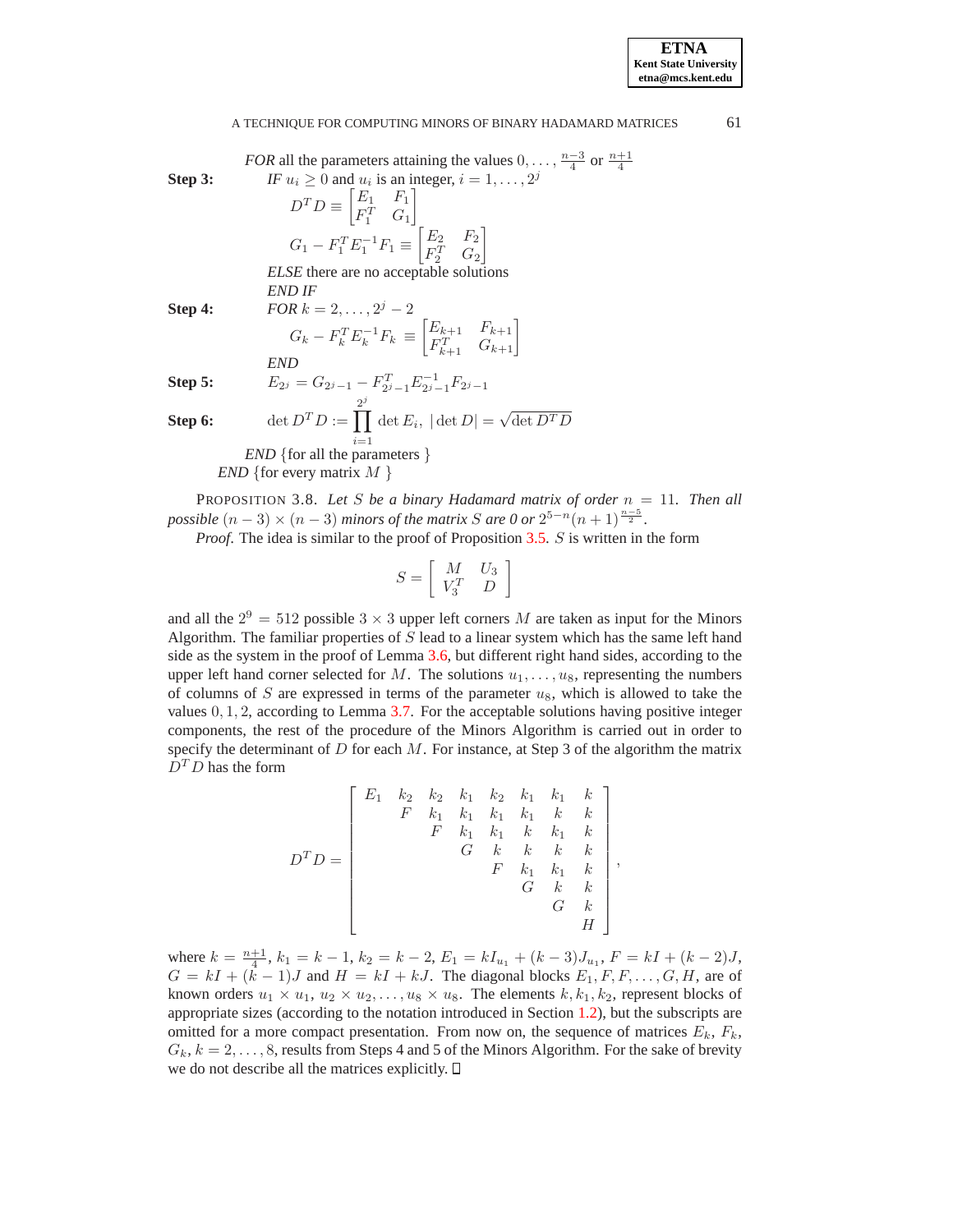<span id="page-13-1"></span>By applying the Minors Algorithm for  $n = 11$  and  $j = 4$ , the following result is derived. PROPOSITION 3.9. Let S be a binary Hadamard matrix of order  $n = 11$ . Then all *possible*  $(n-4) \times (n-4)$  *minors of* S are 0,  $2^{7-n}(n+1)^{\frac{n-7}{2}}$  or  $2^{8-n}(n+1)^{\frac{n-7}{2}}$ .

# **4. Application to the growth problem.**

<span id="page-13-0"></span>**4.1. Description of the problem.** The backward error analysis for Gaussian elimination (GE) on a matrix  $A = (a_{ij}^{(0)})$  is traditionally expressed in terms of the *growth factor* 

$$
g(n, A) = \frac{\max_{i,j,k} |a_{ij}^{(k)}|}{\max_{i,j} |a_{ij}^{(0)}|},
$$

which involves all the elements  $a_{ij}^{(k)}$ ,  $k = 0, 1, 2, ..., n - 1$ , that occur during the elimination [\[3,](#page-17-6) [13,](#page-17-8) [24\]](#page-18-9). Matrices with the property that no row and column exchanges are needed during GE with complete pivoting are called *completely pivoted* (CP) or feasible. For a CP matrix A we have

$$
g(n, A) = \frac{\max\{p_1, p_2, \dots, p_n\}}{|a_{11}^{(0)}|},
$$
\n(4.1)

<span id="page-13-2"></span>where  $p_1, p_2, \ldots, p_n$  are the pivots of A. According to known theorems [\[3,](#page-17-6) [24\]](#page-18-9), it is clear that the stability of GE depends on the growth factor. If  $g(n, A)$  is of order 1, the elimination process is stable. If  $g(n, A)$  is larger, we must expect instability. The study of the values assumed by  $q(n, A)$ , and the specification of pivot patterns, are referred to as *the growth problem*.

In [\[2\]](#page-17-9) Cryer conjectured that "for real matrices  $g(n, A) \leq n$ , with equality if and only if  $A$  is a Hadamard matrix". This conjecture became one of the most famous open problems in Numerical Analysis and has been investigated since then by many mathematicians. The inequality was finally shown to be false in [\[9\]](#page-17-10), however its second part is still an open problem.

Since binary Hadamard matrices are connected with Hadamard matrices, it is sensible to apply GE with complete pivoting on equivalent (i.e., obtained by row and/or column interchanges) binary Hadamard matrices of various orders and write down their pivot patterns and growth factors.

Tables [4.1](#page-14-0) and [4.2](#page-15-0) show some pivot patterns which appear if GE with complete pivoting is applied, experimentally, to 200000 equivalent binary Hadamard matrices for each order  $n = 15, 19, 23, 31,$  and 39. The last column gives the total number of pivot patterns that appeared in the experiments. Especially for  $n = 15$ , the binary Hadamard matrices are obtained separately from Hadamard matrices of order 16, which are classified in five equivalence classes I,II,..., V, see [\[25\]](#page-18-2). It is interesting to mention that the total numbers of pivot patterns observed experimentally for Hadamard matrices of order 16 from the equivalence classes I,II,...,V, are 9,15,10,12,12, respectively. On the contrary, for  $n > 15$  the total numbers of pivot patterns of binary Hadamard matrices are significantly fewer than the ones obtained from the corresponding Hadamard matrices; see [\[16\]](#page-18-10). The  $(n - 3)$ th pivot, i.e., the fourth counting from the last pivot, is always  $\frac{n+1}{8}$ , except for binary Hadamard matrices of order 15 obtained from the I-equivalence class of Hadamard matrices of order 16. Finally, it is interesting to compare the pivot patterns of Hadamard and binary Hadamard matrices. We observe (cf.  $[16]$ ) that with the exception of the first pivot, which is in both cases always 1, the pivots of binary Hadamard matrices are about one half of the pivots of the corresponding Hadamard matrices, and consequently the growth factors are halved, as well. This fact points out the significance for Gaussian elimination of inserting the entry 0 in binary Hadamard matrices instead of the entry −1 of Hadamard matrices.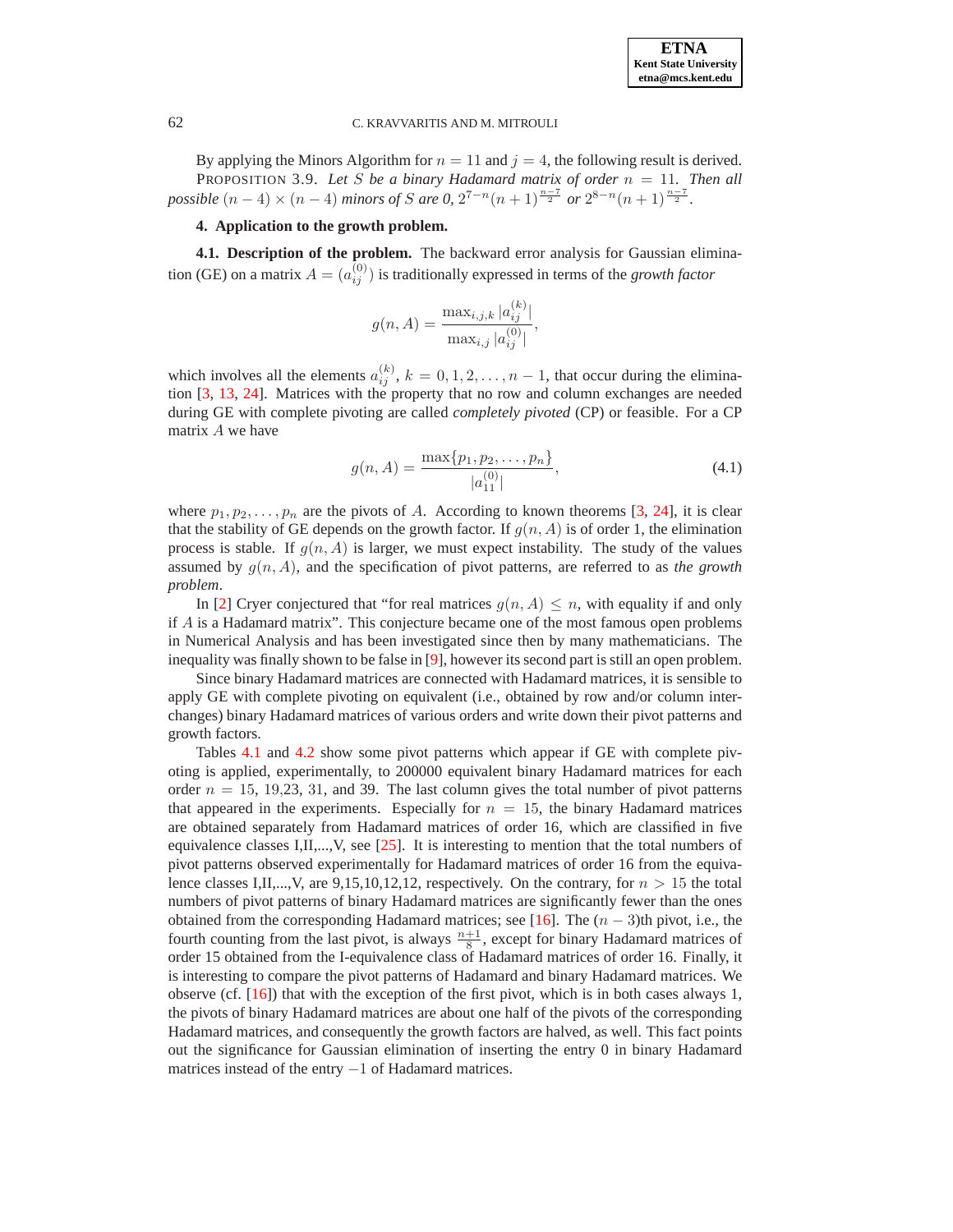<span id="page-14-0"></span>

| class | pivot pattern                                                                                       | number |
|-------|-----------------------------------------------------------------------------------------------------|--------|
| I     | $(1, 1, 2, 1, \frac{4}{3}, 1, 2, 1, 2, 2, \frac{8}{3}, 2, 4, 4, 8)$                                 | 12     |
|       | $(1, 1, 2, 1, \frac{4}{3}, 2, 3, 1, 2, 2, \frac{8}{3}, 2, 4, 4, 8)$                                 |        |
|       | $(1, 1, 2, \frac{3}{2}, \frac{4}{3}, 1, 2, 2, 2, 2, 4, 4, 4, 4, 8)$                                 |        |
| П     | $(1, 1, 2, 1, \frac{5}{3}, \frac{6}{5}, 2, 1, 2, 2, \frac{8}{3}, 2, 4, 4, 8)$                       | 15     |
|       | $(1, 1, 2, 1, \frac{5}{3}, \frac{6}{5}, 2, \frac{4}{3}, 2, 2, \frac{8}{3}, 2, 4, 4, 8)$             |        |
|       | $(1, 1, 2, 1, \frac{5}{3}, \frac{6}{5}, 2, \frac{8}{5}, 2, 2, \frac{8}{3}, 2, 4, 4, 8)$             |        |
| Ш     | $(1, 1, 2, 1, \frac{4}{3}, \frac{9}{5}, 2, 1, 2, 2, \frac{8}{3}, 2, 4, 4, 8)$                       | 18     |
|       | $(1, 1, 2, 1, \frac{5}{3}, \frac{9}{5}, 2, 1, 2, 2, \frac{8}{3}, 2, 4, 4, 8)$                       |        |
|       | $(1, 1, 2, 1, \frac{5}{3}, \frac{9}{5}, 2, \frac{4}{3}, 2, 2, \frac{8}{3}, 2, 4, 4, 8)$             |        |
| IV/V  | $(1, 1, 2, 1, \frac{5}{3}, \frac{9}{5}, 2, 1, 2, 2, \frac{8}{3}, 2, 4, 4, 8)$                       | 16     |
|       | $(1, 1, 2, 1, \frac{5}{3}, \frac{9}{5}, 2, 2, 2, \frac{12}{5}, \frac{8}{3}, 2, 4, 4, 8)$            |        |
|       | $(1, 1, 2, 1, \frac{5}{3}, \frac{9}{5}, 2, 2, \frac{20}{9}, \frac{12}{5}, \frac{8}{3}, 2, 4, 4, 8)$ |        |

TABLE 4.1 *Pivot patterns of binary Hadamard matrices of order*  $n = 15$ 

These numerical experiments, in combination with the theoretical results of Section [3,](#page-5-0) lead to the following new conjecture.

CONJECTURE 4.1 (**Growth conjecture for binary Hadamard matrices**). *Let* S *be a binary Hadamard matrix of order* n*. Reduce* S *by GE with complete pivoting. Then, for large enough* n*,*

- (*i*)  $g(n, S) = \frac{n+1}{2}$ ;
- (*ii*) Every pivot before the last has magnitude at most  $\frac{n+1}{2}$ ;
- (*iii*) The three last pivots are (in backward order)  $\frac{n+1}{2}$ ,  $\frac{n+1}{4}$ ,  $\frac{n+1}{4}$ ;
- *(iv) The*  $(n-3)$ *th pivot can be*  $\frac{n+1}{8}$  *or*  $\frac{n+1}{4}$ ;
- *(v) The first three pivots are equal to* 1, 2, 2*; the fourth can take the values* 1 *or* 3/2*.*

**4.2. Pivot patterns of binary Hadamard matrices.** The object of this section is to demonstrate the unique pivot pattern of a CP binary Hadamard matrix of order 11, in other words to show that every equivalent binary Hadamard matrix can have only this pivot pattern if GE with complete pivoting is applied to it or, equivalently, if GE is performed on a CP binary Hadamard matrix of order 11.

A naive search performing all possible row and/or column interchanges in order to find all possible binary Hadamard matrices would require  $(11!)^2 \approx 10^{15}$  trials. Such computer search would not be completed in reasonable time. In addition, the pivot pattern of each one of these matrices should be computed. Another obstacle when dealing with orders greater than 11 is the fact that the pivot pattern is not invariant under equivalence row and/or column interchanges, i.e., it is possible that equivalent matrices can have different pivot patterns; cf. Table [4.1.](#page-14-0) Hence, in order to derive results about pivot patterns one cannot work with a representative matrix of an equivalence class of binary Hadamard matrices, e.g., the set of equivalent matrices with same determinant. Thus, one has to take all the possible matrices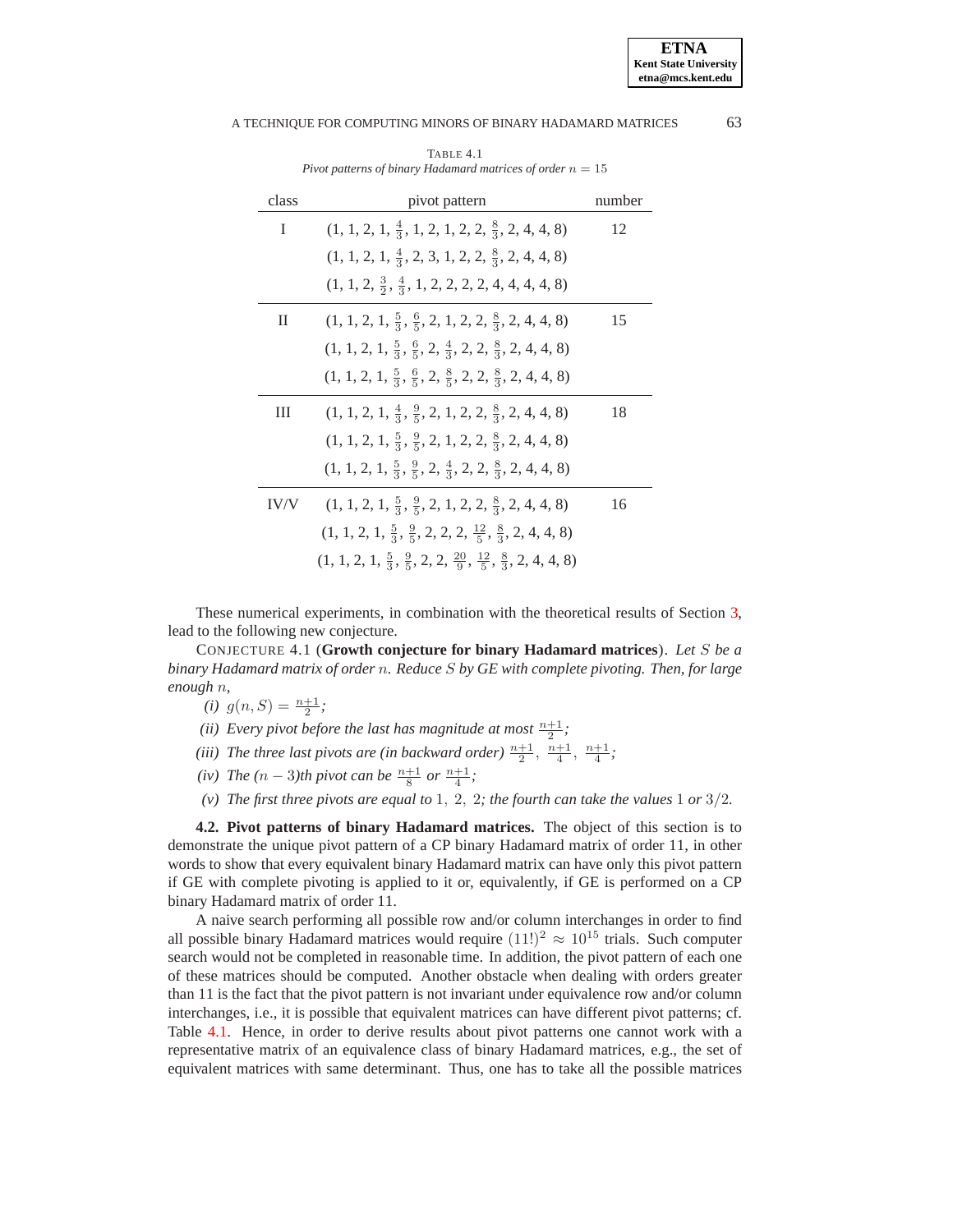TABLE 4.2 *Pivot patterns of binary Hadamard matrices of orders*  $n = 19, 23, 31, 39$ 

<span id="page-15-0"></span>

| $\, n$ | pivot pattern                                                                                                                 | number |
|--------|-------------------------------------------------------------------------------------------------------------------------------|--------|
| 19     | $(1, 1, 2, \frac{3}{2}, \frac{5}{3}, \frac{9}{5}, 2, \ldots, \frac{5}{2}, \frac{5}{2}, \frac{10}{3}, \frac{5}{2}, 5, 5, 10)$  | 187    |
|        | $(1, 1, 2, \frac{3}{2}, \frac{5}{3}, \frac{9}{5}, \frac{9}{4}, \ldots, \frac{25}{9}, 3, 5, \frac{5}{2}, 5, 5, 10)$            |        |
|        | $(1, 1, 2, \frac{3}{2}, \frac{5}{3}, \frac{9}{5}, \frac{5}{2}, \ldots, \frac{25}{8}, \frac{15}{4}, 5, \frac{5}{2}, 5, 5, 10)$ |        |
| 23     | $(1, 1, 2, 1, \frac{5}{3}, \frac{8}{5}, 2, \ldots, 3, 3, 4, 3, 6, 6, 12)$                                                     | 228    |
|        | $(1, 1, 2, \frac{3}{2}, \frac{5}{2}, \frac{9}{5}, 3, \ldots, \frac{10}{3}, \frac{18}{5}, 6, 3, 6, 6, 12)$                     |        |
|        | $(1, 1, 2, \frac{3}{2}, 2, 2, 4, \ldots, \frac{15}{4}, \frac{9}{2}, 6, 3, 6, 6, 12)$                                          |        |
| 31     | $(1, 1, 2, 1, \frac{5}{3}, \frac{8}{5}, 2, \ldots, 4, 4, \frac{16}{3}, 4, 8, 8, 16)$                                          | 595    |
|        | $(1, 1, 2, \frac{3}{2}, \frac{5}{3}, \frac{8}{5}, \frac{5}{2}, \ldots, 4, 4, 8, 4, 8, 8, 16)$                                 |        |
|        | $(1, 1, 2, \frac{3}{2}, 2, 2, 3, \ldots, 4, 4, 8, 4, 8, 8, 16)$                                                               |        |
| 39     | $(1, 1, 2, 1, \frac{5}{3}, \frac{9}{5}, 2, \ldots, 5, 5, \frac{20}{3}, 5, 10, 10, 20)$                                        | 10000  |
|        | $(1, 1, 2, \frac{3}{2}, \frac{5}{3}, \frac{9}{5}, 2, \ldots, 5, 5, \frac{20}{3}, 5, 10, 10, 20)$                              |        |
|        | $(1, 1, 2, \frac{3}{2}, 2, 2, 3, \ldots, \frac{25}{4}, \frac{15}{2}, 10, 5, 10, 10, 20)$                                      |        |

into account. We show how the results of Section [3](#page-5-0) can be used to calculate pivots from the end of the pivot structure in order to save significant computational time.

First, we give two useful properties for CP matrices.

LEMMA 4.2 ([\[2\]](#page-17-9), [\[7,](#page-17-11) p. 26], [\[21\]](#page-18-11)). *Let* A *be a CP matrix.*

<span id="page-15-1"></span>(i) *The magnitude of the pivots appearing after application of GE algorithm on* A *is given by*

$$
p_j = \frac{A(j)}{A(j-1)}, \quad j = 1, 2, \dots, n, \quad A(0) = 1.
$$
 (4.2)

<span id="page-15-2"></span>(ii) *The maximum*  $j \times j$  *leading principal minor of A, when the first*  $j - 1$  *rows and columns are fixed, is* A(j)*.*

<span id="page-15-3"></span>THEOREM 4.3. If  $GE$  is applied to a CP binary Hadamard matrix of order  $n, n > 2$ , the *last two pivots are (in backward order)*  $\frac{n+1}{2}$  *and*  $\frac{n+1}{4}$ *.* 

*Proof.* From Lemma [3.1](#page-5-1) we have det  $S \equiv S(n) = 2^{-n}(n+1)^{\frac{n+1}{2}}$ . Propositions [3.4](#page-6-3) and [3.5,](#page-7-1) in combination with Lemma [4.2](#page-15-1) (ii), imply that for a CP binary Hadamard matrix it holds  $S(n-1) = 2^{1-n}(n+1)^{\frac{n-1}{2}}$  and  $S(n-2) = 2^{3-n}(n+1)^{\frac{n-3}{2}}$ . By substituting these values in relation [\(4.2\)](#page-15-2) and taking into account Lemma [3.1,](#page-5-1) we obtain

$$
p_n = \frac{S(n)}{S(n-1)} = \frac{2^{-n}(n+1)^{\frac{n+1}{2}}}{2^{1-n}(n+1)^{\frac{n-1}{2}}} = \frac{n+1}{2}
$$

and

$$
p_{n-1} = \frac{S(n-1)}{S(n-2)} = \frac{2^{1-n}(n+1)^{\frac{n-1}{2}}}{2^{3-n}(n+1)^{\frac{n-3}{2}}} = \frac{n+1}{4}.
$$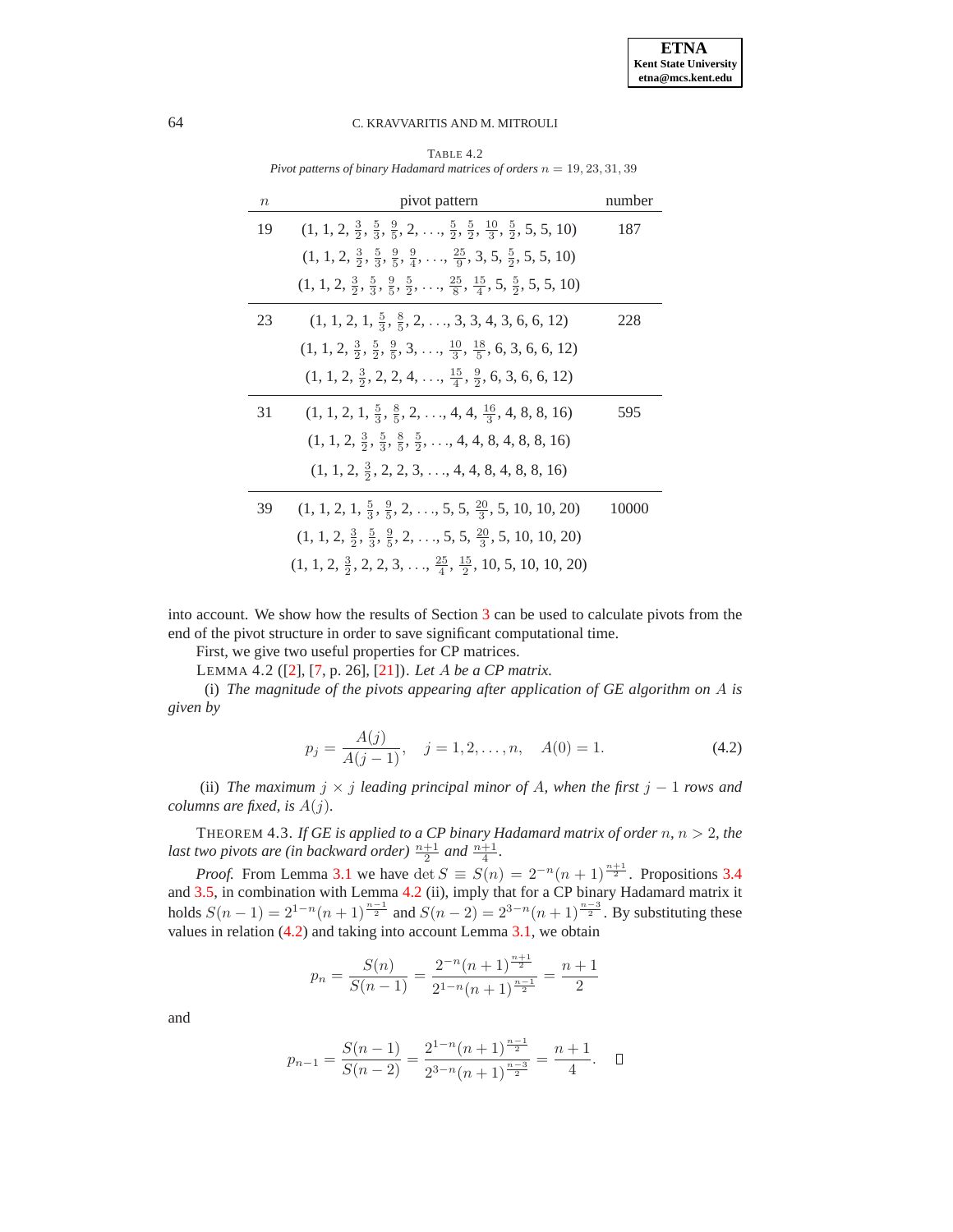Considering the interpretation of a binary Hadamard matrix as SBIBD  $(4t - 1, 2t, t)$ we can state that the two last pivots (in backward order) are  $2t$  and  $t$ . It is interesting to observe that the respective values for the complementary SBIBD  $(4t - 1, 2t - 1, t - 1)$  are 2t and 2t [\[18\]](#page-18-7).

<span id="page-16-3"></span>In the remainder of this paper we apply the results of Section [3](#page-5-0) to calculate  $(n - j) \times$  $(n - j)$ ,  $j > 2$ , minors for  $n = 11$  fixed.

PROPOSITION 4.4. *If GE is applied to a CP binary Hadamard matrix of order 11, the* third and fourth pivot from the end are  $3$  and  $\frac{3}{2}$ , respectively.

*Proof.* Propositions [3.8](#page-12-0) and [3.9,](#page-13-1) in combination with Lemma [4.2](#page-15-1) (ii), yield that for a CP binary Hadamard matrix S of order  $n = 11$  it holds  $S(n-3) = 2^{5-n}(n+1)^{\frac{n-5}{2}} = 27$  and  $S(n-4) = 2^{8-n}(n+1)^{\frac{n-7}{2}} = 18$ . By substituting these values and the general value for  $S(n-2)$  in relation [\(4.2\)](#page-15-2), we obtain

$$
p_{n-2} = \frac{S(n-2)}{S(n-3)} = \frac{81}{27} = 3
$$
 and  $p_{n-3} = \frac{S(n-3)}{S(n-4)} = \frac{27}{18} = \frac{3}{2}$ .  $\Box$ 

Next, we illustrate how the values of the minors  $S(j)$ ,  $j = 1, \ldots, 6$ , for a CP binary Hadamard matrix of order 11 can be specified, so that relation [\(4.2\)](#page-15-2) can be used for the computation of the first six pivots. First we give the following useful result.

<span id="page-16-0"></span>LEMMA 4.5. *The maximum absolute value of the determinant of all*  $n \times n$  *matrices with elements 0 and 1 is given in the following table for*  $n = 1, \ldots, 6$ 

n 1 2 3 4 5 6 max. det 1 1 2 3 5 9

More information and results on determinants of  $(0, 1)$  matrices can be found in [\[1,](#page-17-12) [6,](#page-17-13) [11,](#page-17-2) [26\]](#page-18-12).

<span id="page-16-1"></span>PROPOSITION 4.6. Let S be a CP binary Hadamard matrix of order 11. Then  $S(1) = 1$ ,  $S(2) = 1$ ,  $S(3) = 2$ ,  $S(4) = 3$ ,  $S(5) = 5$ , and  $S(6) = 9$ .

*Proof.* Consider S as the third matrix of the Example [1.4,](#page-2-2) which is a binary Hadamard matrix of order 11. We observe that  $S(1) = 1$ ,  $S(2) = 1$ ,  $S(3) = 2$ ,  $S(4) = 3$ ,  $S(5) = 5$ , and  $S(6) = 9$ . These values of the minors  $S(j), j = 1, \ldots, 6$ , are the maximum values for  $j \times j$ ,  $j = 1, \ldots, 6$ , matrices with elements 0 and 1, as it can be verified by Lemma [4.5.](#page-16-0)

We note that a binary Hadamard matrix of order 11 is unique under equivalence, since it is derived from a Hadamard matrix of order 12 which is unique under equivalence [\[25\]](#page-18-2). Therefore, the matrices with maximum determinants exist in every binary Hadamard matrix of order 11, since they have been proved to exist in one. If the matrix is CP, the matrices with maximum determinants must appear in the upper left corner, according to Lemma [4.2](#page-15-1) (ii), and this completes the proof.  $\Box$ 

<span id="page-16-2"></span>PROPOSITION 4.7. *Let* S *be a CP binary Hadamard matrix of order 11. Then the first six pivots of S are 1, 1, 2,*  $\frac{3}{2}$ *,*  $\frac{5}{3}$ *, and*  $\frac{9}{5}$ *.* 

*Proof*. The pivot values in the statement are obtained by substituting appropriately the results of Proposition [4.6](#page-16-1) in formula  $(4.2)$ .  $\Box$ 

<span id="page-16-4"></span>PROPOSITION 4.8. *If GE with complete pivoting is performed on a binary Hadamard matrix of order 11 the pivot pattern is*  $(1, 1, 2, \frac{3}{2}, \frac{5}{3}, \frac{9}{5}, 2, \frac{3}{2}, 3, 3, 6)$ *.* 

*Proof.* The first six pivots of a binary Hadamard matrix S are given in Proposition [4.7](#page-16-2) and the last four pivots in Proposition [4.4](#page-16-3) and Theorem [4.3.](#page-15-3) The seventh pivot can be found from the property that the determinant of the matrix equals the product of the pivots, i.e.,

$$
\det S = \prod_{i=1}^{11} p_i \quad \Rightarrow \quad p_7 = \frac{\det S}{\prod_{i=1, i \neq 7}^{11} p_i} = 2. \quad \Box
$$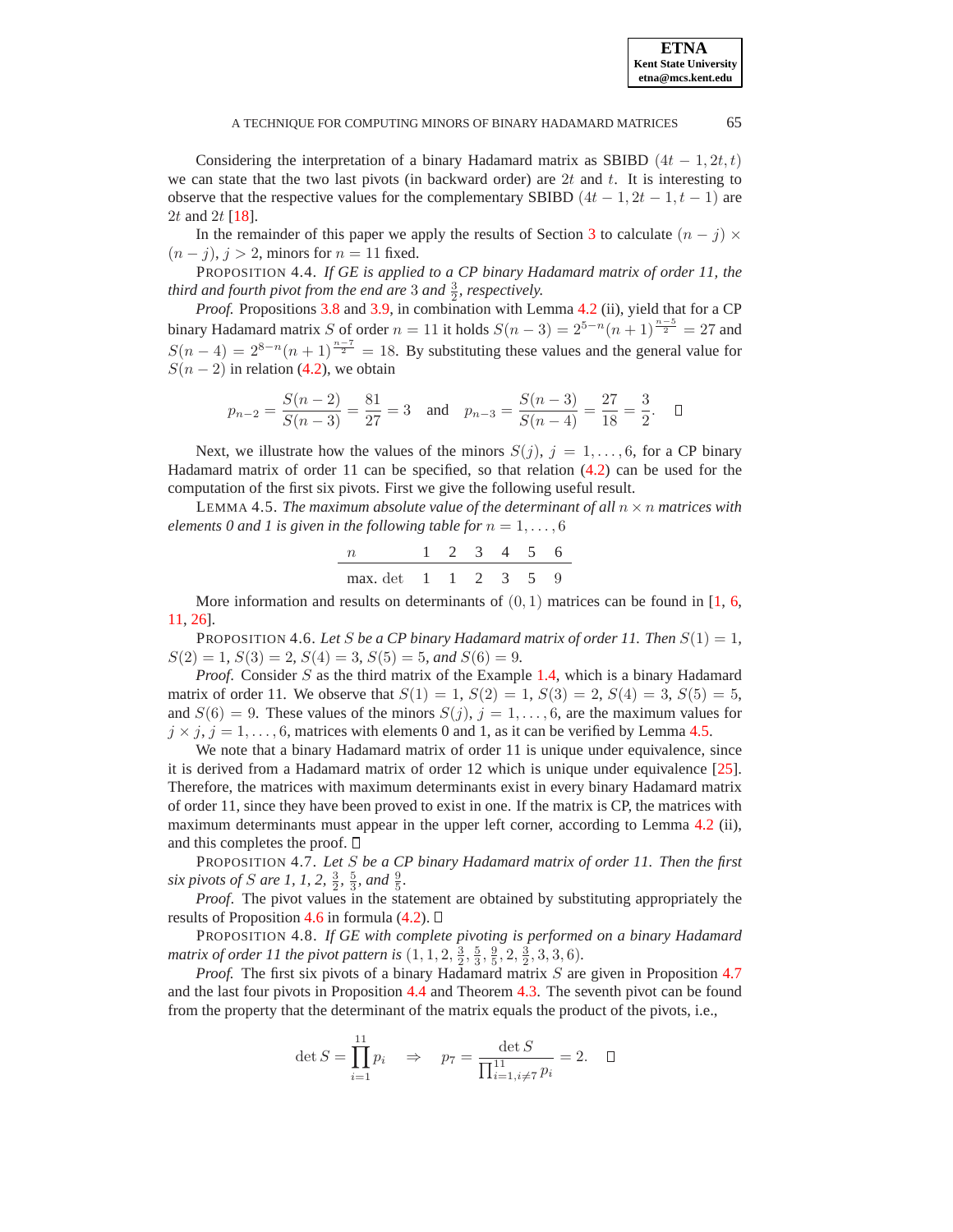<span id="page-17-14"></span>THEOREM 4.9. *If GE with complete pivoting is performed on a binary Hadamard matrix of order 11, i.e., an SBIBD* (11, 6, 3)*, the growth factor is 6.*

*Proof*. Proposition [4.8](#page-16-4) and equation [\(4.1\)](#page-13-2) yield the required growth factor, taking into account that, according to Lemma [4.2](#page-15-1) (ii), the element  $a_{11}^{(0)}$  of a CP binary Hadamard matrix can be only 1.

Following a similar, easier procedure, we can obtain the following pivot patterns as well.

<span id="page-17-15"></span>PROPOSITION 4.10. *If GE with complete pivoting is performed on binary Hadamard matrices of orders 3 and 7, i.e., SBIBDs*  $(3, 2, 1)$  *and*  $(7, 4, 2)$ *, the pivot patterns are*  $(1, 1, 2)$ *and* (1, 1, 2, 1, 2, 2, 4)*, respectively.*

The importance of Theorem [4.9](#page-17-14) and Proposition [4.10](#page-17-15) is that they guarantee stability when solving linear systems with the respective matrices using GE with complete pivoting, since they have small growth factors (of order 1), and hence they do not allow the existence of significant roundoff errors.

<span id="page-17-7"></span>**5. Conclusions.** We proposed a technique to calculate all the possible  $(n - j) \times (n - j)$  $j$ ) minors of binary Hadamard matrices. This also reveals some properties regarding their structure. The theoretical idea leads to an algorithm that overcomes the difficulties arising from the laborious calculations done by hand. Theoretically, the algorithm works for every pair of values n and j. The usefulness of such a method is justified by its application to a problem of Numerical Linear Algebra, known as the growth problem. The results obtained, in combination with the extensive numerical experiments, lead to the formulation of the growth conjecture for binary Hadamard matrices.

An important open problem is whether a method can be found to prove general results independently of the presence of parameters in the solution of the linear systems appearing in the method. Furthermore, it is still not understood why the value  $(n+1)/4$  as  $(n-3)$ th pivot (cf. Tables [4.1](#page-14-0) and [4.2\)](#page-15-0) appears only for binary Hadamard matrices of order 15 obtained from Hadamard matrices of order 16 belonging to the I-class of equivalence, and specifically only in one pivot pattern. Finally, the proof of the conjecture for minors of Hadamard matrices, probably in connection with possible values of determinants of  $\pm 1$  matrices, and the existence of binary Hadamard matrices for every  $n \equiv 3 \pmod{4}$  are open problems, too.

**Acknowledgments.** We would like to thank the referees for their valuable comments and suggestions that contributed to a significant improvement of the presentation of this paper.

## REFERENCES

- <span id="page-17-12"></span>[1] J. BRENNER AND L. CUMMINGS, *The Hadamard Maximum Determinant Problem*, Amer. Math. Monthly, 79 (1972), pp. 626–630.
- <span id="page-17-9"></span><span id="page-17-6"></span>[2] C. W. CRYER, *Pivot size in Gaussian elimination*, Numer. Math., 12 (1968), pp. 335–345.
- <span id="page-17-0"></span>[3] B. N. DATTA, *Numerical Linear Algebra and Applications*, Brooks/Cole, Pacific Grove, 1995.
- [4] J. DAY AND B. PETERSON, *Growth in Gaussian elimination*, Amer. Math. Monthly, 95 (1988), pp. 489–513.
- <span id="page-17-5"></span>[5] J. H. DINITZ AND D. R. STINSON, *Contemporary Design Theory: A Collection of Surveys*, John Wiley & Sons, New York, 1992.
- <span id="page-17-13"></span>[6] H. EHLICH, *Determinanten Abschatzungen f ¨ ur bin ¨ are Matrizen ¨* , Math. Z., 83 (1964), pp. 123–132.
- <span id="page-17-11"></span><span id="page-17-3"></span>[7] F. R. GANTMACHER, *The Theory of Matrices, vol. 1.*, Chelsea, New York, 1959.
- [8] A. V. GERAMITA AND J. SEBERRY, *Orthogonal Designs: Quadratic Forms and Hadamard Matrices*, Marcel Dekker, New York-Basel, 1979.
- <span id="page-17-10"></span>[9] N. GOULD, *On growth in Gaussian elimination with pivoting*, SIAM J. Matrix Anal. Appl., 12 (1991), pp. 354–361.
- <span id="page-17-1"></span>[10] K. GRIFFIN AND M. J. TSATSOMEROS, *Principal minors, Part I: A method for computing all the principal minors of a matrix*, Linear Algebra Appl., 419 (2006), pp. 107–124.
- <span id="page-17-4"></span><span id="page-17-2"></span>[11] J. HADAMARD, *R*e´*solution d'une question relative aux d*e´*terminants*, Bull. Sci. Math., 17 (1893), pp. 30–31.
- <span id="page-17-8"></span>[12] M. HARWIT AND N. J. A. SLOANE, *Hadamard Transform Optics*, Academic Press, New York, 1979.
- [13] N. J. HIGHAM, *Accuracy and Stability of Numerical Algorithms*, SIAM, Philadelphia, 2002.